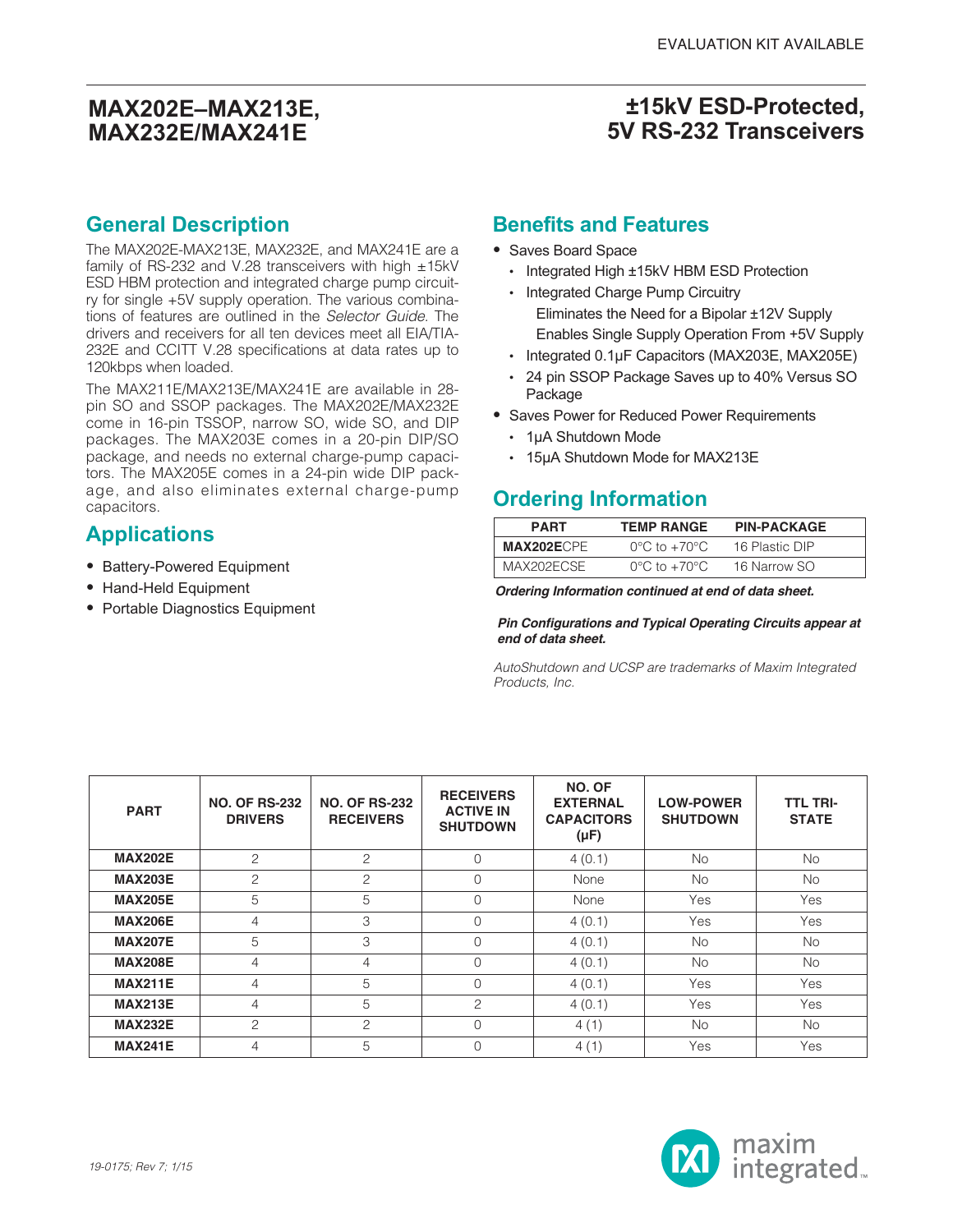### ±15kV ESD-Protected, 5V RS-232 Transceivers

# **Absolute Maximum Ratings**

|                                                                                                                                  | 20-Pin Plastic DIP (derate 11.11mW/°C above +70°C)889mW<br>20-Pin SO (derate 10.00mW/°C above +70°C)800mW |
|----------------------------------------------------------------------------------------------------------------------------------|-----------------------------------------------------------------------------------------------------------|
|                                                                                                                                  | 24-Pin Narrow Plastic DIP                                                                                 |
| Input Voltages                                                                                                                   | 24-Pin Wide Plastic DIP                                                                                   |
|                                                                                                                                  | 24-Pin SO (derate 11.76mW/°C above +70°C)941mW                                                            |
| Output Voltages                                                                                                                  | 24-Pin SSOP (derate 8.00mW/°C above +70°C) 640mW                                                          |
|                                                                                                                                  | 28-Pin SSOP (derate 9.52mW/°C above +70°C) 762mW                                                          |
| Continuous Power Dissipation (TA = +70°C)<br>16-Pin Plastic DIP (derate 10.53mW/°C above +70°C)842mW                             | <b>Operating Temperature Ranges</b>                                                                       |
| 16-Pin Narrow SO (derate 8.70mW/°C above +70°C) 696mW                                                                            |                                                                                                           |
| 16-Pin Wide SO (derate $9.52$ mW/ $^{\circ}$ C above +70 $^{\circ}$ C) 762mW<br>16-Pin TSSOP (derate 9.4mW/°C above +70°C) 755mW | Lead Temperature (soldering, 10s)+300°C                                                                   |

Stresses beyond those listed under "Absolute Maximum Ratings" may cause permanent damage to the device. These are stress ratings only, and functional operation of the device at these or any other conditions beyond those indicated in the operational sections of the specifications is not implied. Exposure to absolute maximum rating conditions for extended periods may affect device reliability.

### **Electrical Characteristics**

(VCC = +5V ±10% for MAX202E/206E/208E/211E/213E/232E/241E; VCC = +5V ±5% for MAX203E/205E/207E; C1–C4 = 0.1µF for MAX202E/206E/207E/208E/211E/213E; C1–C4 = 1µF for MAX232E/241E; TA = TMIN to TMAX; unless otherwise noted. Typical values are at  $T_A = +25^{\circ}C$ .)

| <b>PARAMETER</b>               | <b>SYMBOL</b>     | <b>CONDITIONS</b>                                                                                                               | <b>MIN</b>     | <b>TYP</b> | <b>MAX</b>     | <b>UNITS</b> |        |
|--------------------------------|-------------------|---------------------------------------------------------------------------------------------------------------------------------|----------------|------------|----------------|--------------|--------|
| <b>DC CHARACTERISTICS</b>      |                   |                                                                                                                                 |                |            |                |              |        |
|                                |                   |                                                                                                                                 | MAX202E/203E   |            | 8              | 15           |        |
|                                |                   |                                                                                                                                 | MAX205E-208E   |            | 11             | 20           |        |
| V <sub>CC</sub> Supply Current | <b>I</b> CC       | No load, $T_A = +25^{\circ}C$                                                                                                   | MAX211E/213E   |            | 14             | 20           | mA     |
|                                |                   |                                                                                                                                 | <b>MAX232E</b> |            | 5              | 10           |        |
|                                |                   |                                                                                                                                 | <b>MAX241E</b> |            | $\overline{7}$ | 15           |        |
|                                |                   |                                                                                                                                 | MAX205E/206E   |            | $\mathbf{1}$   | 10           |        |
| Shutdown Supply Current        |                   | $T_A = +25^{\circ}C$ , Figure 1                                                                                                 | MAX211E/241E   |            | 1              | 10           | μA     |
|                                |                   |                                                                                                                                 | <b>MAX213E</b> |            | 15             | 50           |        |
| <b>LOGIC</b>                   |                   |                                                                                                                                 |                |            |                |              |        |
| Input Pullup Current           |                   | $T IN = OV (MAX205E-208E/211E/213E/241E)$                                                                                       |                |            | 15             | 200          | μA     |
| Input Leakage Current          |                   | T IN = 0V to $V_{CC}$ (MAX202E/203E/232E)                                                                                       |                |            |                | ±10          | μA     |
| Input Threshold Low            | $V_{\mathsf{IL}}$ | T_IN; EN, SHDN (MAX213E) or<br>EN, SHDN (MAX205E-208E/211E/241E)                                                                |                |            |                | 0.8          | $\vee$ |
|                                |                   | T IN                                                                                                                            |                | 2.0        |                |              |        |
| Input Threshold High           | V <sub>IH</sub>   | EN, SHDN (MAX213E) or EN, SHDN<br>(MAX205E-208E/211E/241E)                                                                      |                | 2.4        |                |              | $\vee$ |
| Output-Voltage Low             | VOL               | R OUT: $\ln$ $\pi$ = 3.2mA (MAX202E/203E/232E) or<br>$I_{OUT} = 1.6mA (MAX205E/208E/211E/213E/241E)$                            |                |            |                | 0.4          | $\vee$ |
| Output-Voltage High            | <b>VOH</b>        | 3.5 V <sub>CC</sub> - 0.4<br>$R\_OUT$ ; $I_{OUT} = -1.0mA$                                                                      |                |            | $\vee$         |              |        |
| Output Leakage Current         |                   | $\overline{EN}$ = V <sub>CC</sub> , $EN = OV$ , $OV \leq R_{OUT} \leq V_{CC}$ ,<br>MAX205E-208E/211E/213E/241E outputs disabled |                |            | $\pm 0.05$     | ±10          | μA     |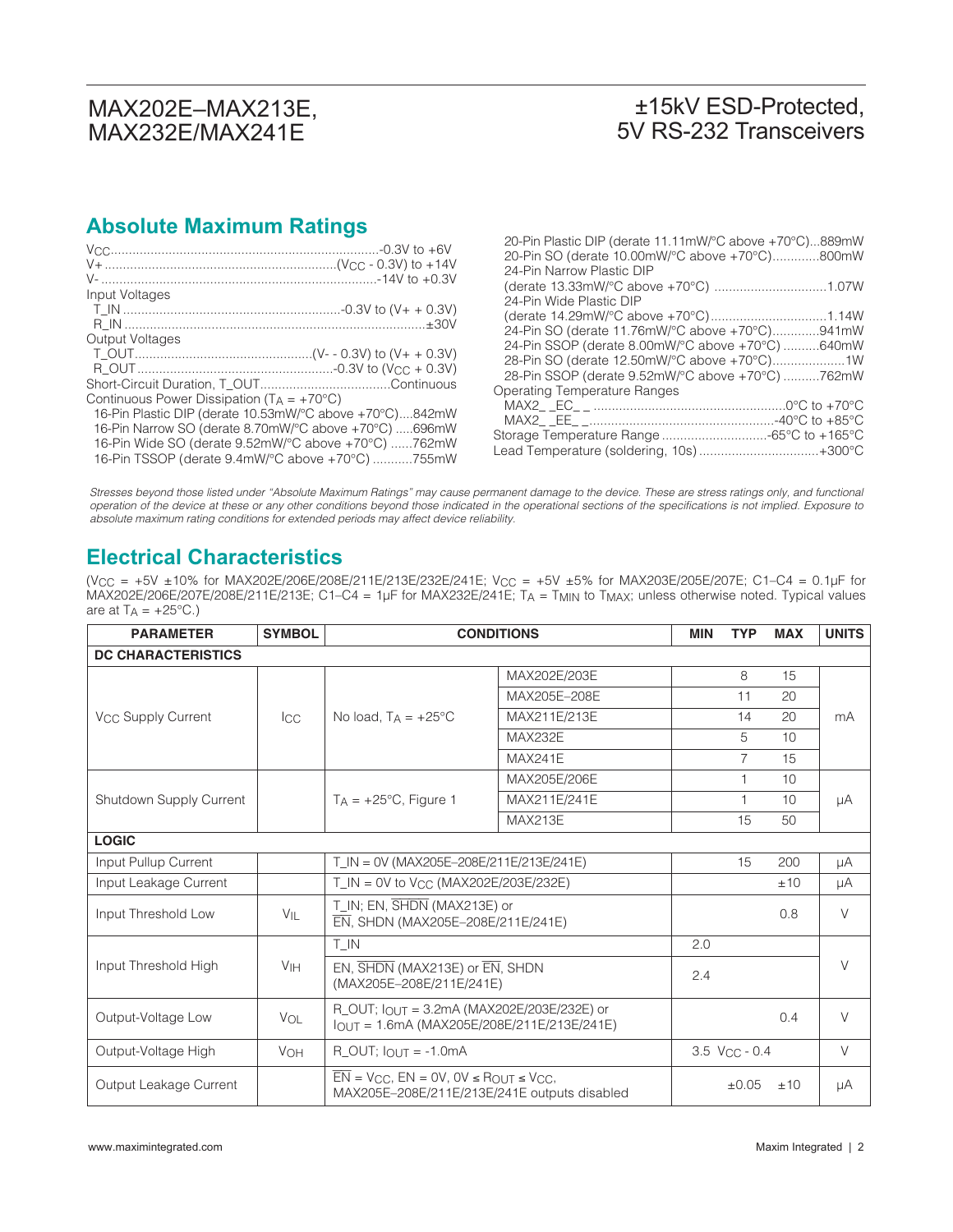### ±15kV ESD-Protected, 5V RS-232 Transceivers

## **Electrical Characteristics (continued)**

(VCC = +5V ±10% for MAX202E/206E/208E/211E/213E/232E/241E; VCC = +5V ±5% for MAX203E/205E/207E; C1–C4 = 0.1µF for MAX202E/206E/207E/208E/211E/213E; C1–C4 = 1µF for MAX232E/241E; TA = TMIN to TMAX; unless otherwise noted. Typical values are at  $TA = +25^{\circ}C$ .)

| <b>PARAMETER</b>                                      | <b>SYMBOL</b>                        | <b>CONDITIONS</b>                                                                                                                                      |                                                                                   | <b>MIN</b> | <b>TYP</b>     | <b>MAX</b>     | <b>UNITS</b> |  |
|-------------------------------------------------------|--------------------------------------|--------------------------------------------------------------------------------------------------------------------------------------------------------|-----------------------------------------------------------------------------------|------------|----------------|----------------|--------------|--|
| <b>EIA/TIA-232E RECEIVER INPUTS</b>                   |                                      |                                                                                                                                                        |                                                                                   |            |                |                |              |  |
| Input Voltage Range                                   |                                      |                                                                                                                                                        |                                                                                   | $-30$      |                | 30             | V            |  |
| Input Threshold Low                                   |                                      |                                                                                                                                                        | All parts, normal operation                                                       | 0.8        | 1.2            |                |              |  |
|                                                       |                                      | $T_A = +25$ °C,<br>$V_{CC} = 5V$                                                                                                                       | $MAX213E$ , $\overline{SHDN} = 0V$ ,<br>$EN = V_{CC}$                             | 0.6        | 1.5            |                | $\vee$       |  |
|                                                       |                                      |                                                                                                                                                        | All parts, normal operation                                                       |            | 1.7            | 2.4            |              |  |
| Input Threshold High                                  |                                      | $T_A = +25^{\circ}C,$<br>$V_{CC} = 5V$                                                                                                                 | MAX213E (R4, R5),<br>$\overline{\text{SHDN}} = \text{OV}, \text{EN} = \text{VCC}$ |            | 1.5            | 2.4            | V            |  |
| Input Hysteresis                                      |                                      |                                                                                                                                                        | V <sub>CC</sub> = 5V, no hysteresis in shutdown                                   | 0.2        | 0.5            | 1.0            | $\vee$       |  |
| Input Resistance                                      |                                      | $T_A = +25^{\circ}C$ , $V_{CC} = 5V$                                                                                                                   |                                                                                   | 3          | 5              | $\overline{7}$ | kΩ           |  |
| <b>EIA/TIA-232E TRANSMITTER OUTPUTS</b>               |                                      |                                                                                                                                                        |                                                                                   |            |                |                |              |  |
| Output Voltage Swing                                  |                                      |                                                                                                                                                        | All drivers loaded with $3k\Omega$ to ground (Note 1)                             | ±5         | $\pm 9$        |                | $\vee$       |  |
| Output Resistance                                     |                                      | $V_{CC} = V + = V - = 0V$ , $V_{OUT} = \pm 2V$                                                                                                         |                                                                                   | 300        |                |                | Ω            |  |
| Output Short-Circuit Current                          |                                      |                                                                                                                                                        |                                                                                   |            | ±10            | ±60            | mA           |  |
| <b>TIMING CHARACTERISTICS</b>                         |                                      |                                                                                                                                                        |                                                                                   |            |                |                |              |  |
| Maximum Data Rate                                     |                                      | one transmitter switching                                                                                                                              | $R_L$ = 3k $\Omega$ to 7k $\Omega$ , C <sub>L</sub> = 50pF to 1000pF,             | 120        |                |                | kbps         |  |
|                                                       |                                      |                                                                                                                                                        | All parts, normal operation                                                       |            | 0.5            | 10             |              |  |
| Receiver Propagation Delay                            | tp <sub>LHR</sub> ,<br><b>t</b> PHLR | $C_{L} = 150pF$                                                                                                                                        | MAX213E (R4, R5),<br>$\overline{\text{SHDN}} = \text{OV}, \text{EN} = \text{VCC}$ |            | $\overline{4}$ | 40             | $\mu s$      |  |
| Receiver Output Enable Time                           |                                      | MAX205E/206E/211E/213E/241E normal opera-<br>tion, Figure 2                                                                                            |                                                                                   |            | 600            |                | ns           |  |
| Receiver Output Disable Time                          |                                      | MAX205E/206E/211E/213E/241E normal opera-<br>tion, Figure 2                                                                                            |                                                                                   |            | 200            |                | ns           |  |
| <b>Transmitter Propagation Delay</b>                  | t <sub>PLHT</sub> ,<br><b>tPHLT</b>  |                                                                                                                                                        | $R_L = 3k\Omega$ , $C_L = 2500pF$ , all transmitters loaded                       |            | $\mathbf{2}$   |                | μs           |  |
| Transition-Region Slew Rate                           |                                      | $T_A = +25^{\circ}C$ , $V_{CC} = 5V$ , $R_L = 3k\Omega$ to $7k\Omega$ ,<br>$C_L$ = 50pF to 1000pF, measured from -3V to<br>+3V or +3V to -3V, Figure 3 |                                                                                   | 3          | 6              | 30             | $V/\mu s$    |  |
| ESD PERFORMANCE: TRANSMITTER OUTPUTS, RECEIVER INPUTS |                                      |                                                                                                                                                        |                                                                                   |            |                |                |              |  |
|                                                       |                                      | Human Body Model                                                                                                                                       |                                                                                   |            | ±15            |                |              |  |
| <b>ESD-Protection Voltage</b>                         |                                      | IEC1000-4-2, Contact Discharge                                                                                                                         |                                                                                   |            | $\pm 8$        |                | kV           |  |
|                                                       |                                      | IEC1000-4-2, Air-Gap Discharge                                                                                                                         |                                                                                   |            | ±15            |                |              |  |

**Note 1:** MAX211EE\_ \_ tested with  $V_{CC} = +5V \pm 5\%$ .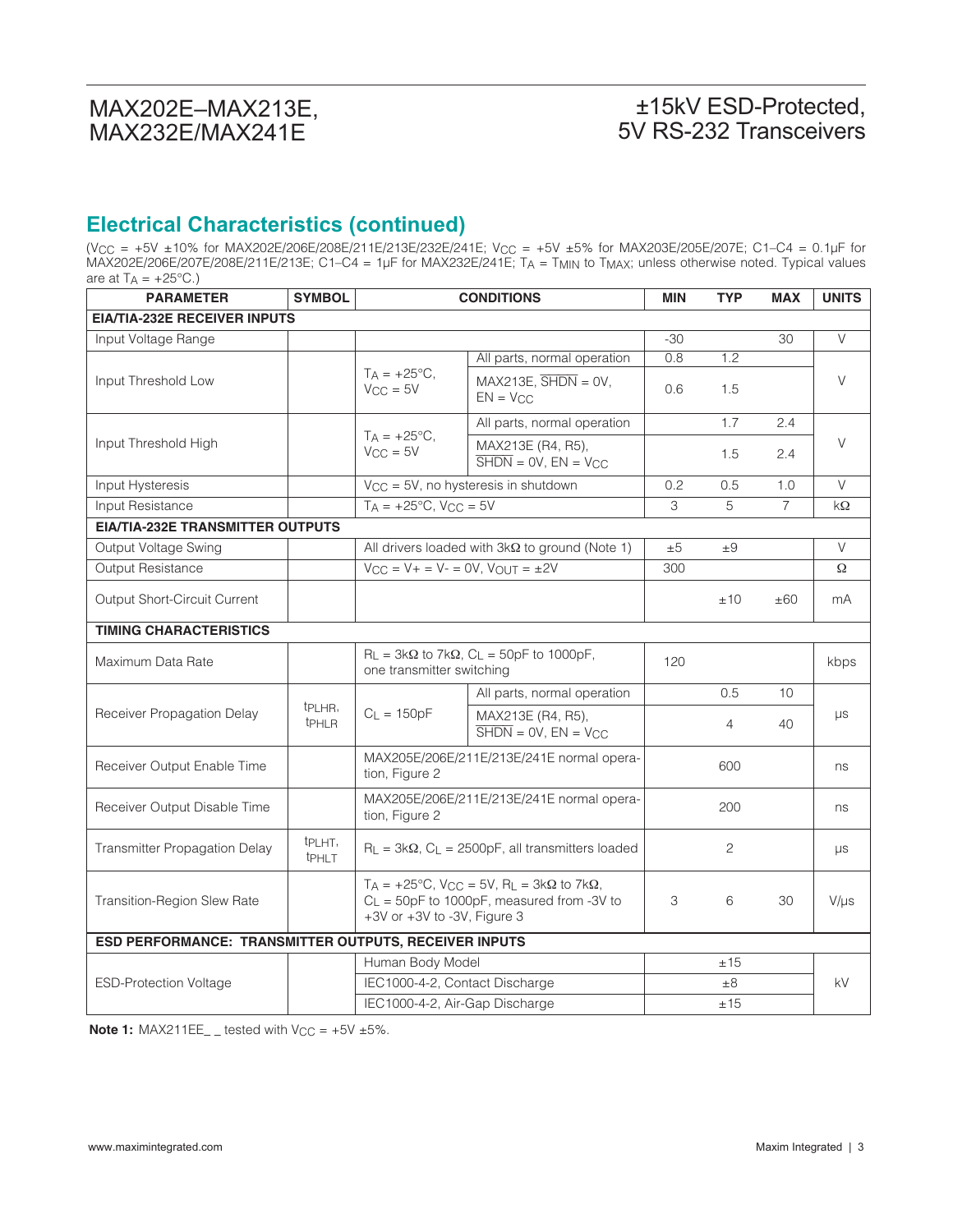# ±15kV ESD-Protected, 5V RS-232 Transceivers

# **Typical Operating Characteristics**











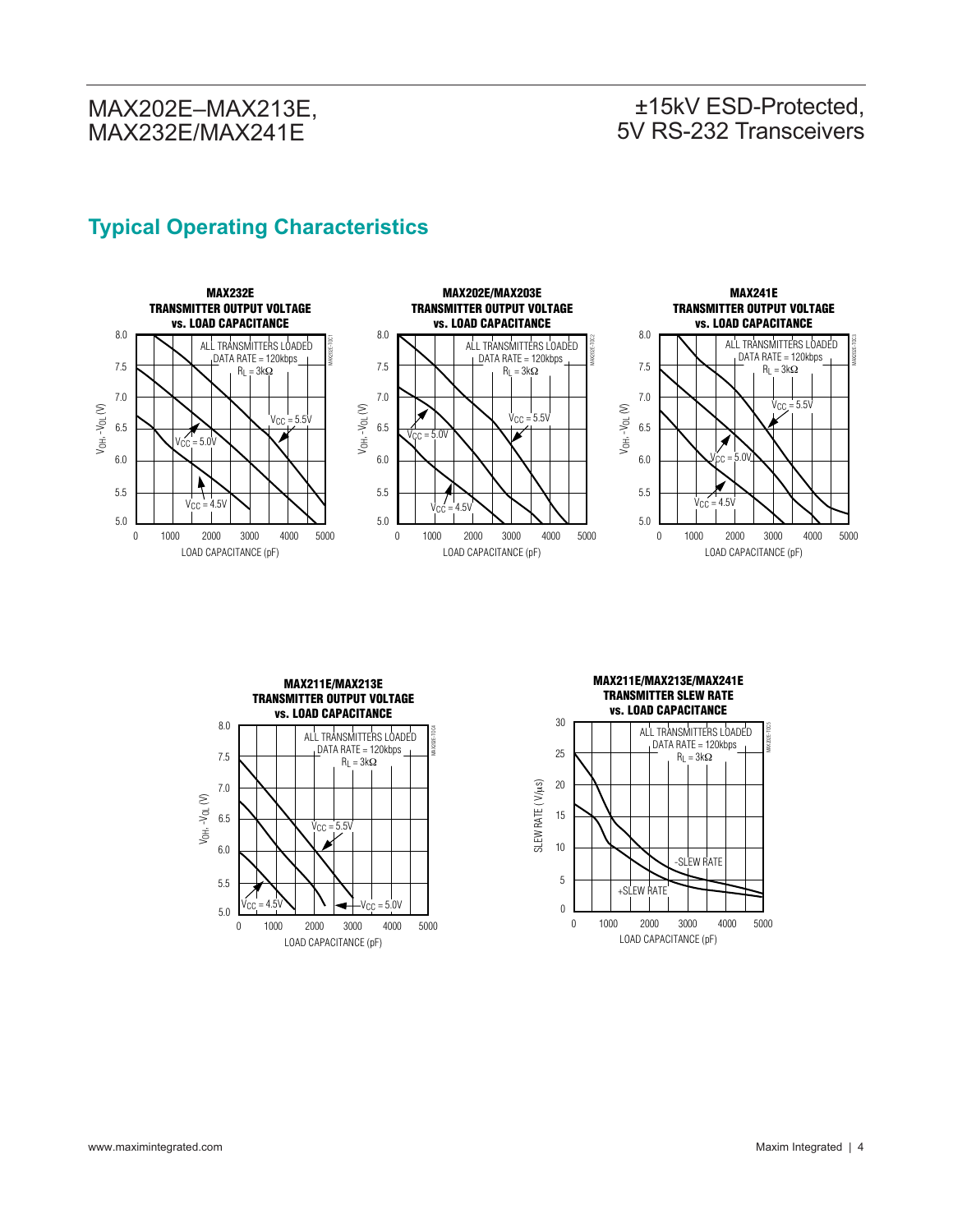### ±15kV ESD-Protected, 5V RS-232 Transceivers

# **Typical Operating Characteristics (continued)**





**MAX205E–MAX208E OUTPUT VOLTAGE vs. DATA RATE** 10.0 MAX202E TOC-10  $V_{+}$ 7.5 5.0  $V_{\text{OUT}}$ OUTPUT VOLTAGE (V) OUTPUT VOLTAGE (V) 2.5  $V_{\text{CC}} = +4.5V$ ,  $R_{\text{L}} = 3k\Omega$  1 TRANSMITTER AT FULL DATA RATE 0 4 TRANSMITTERS AT 1/8 DATA RATE -2.5 VOUT--5.0 -7.5 V--10.0 0 180 30 90 210 60 120 240 150 DATA RATE (kbps)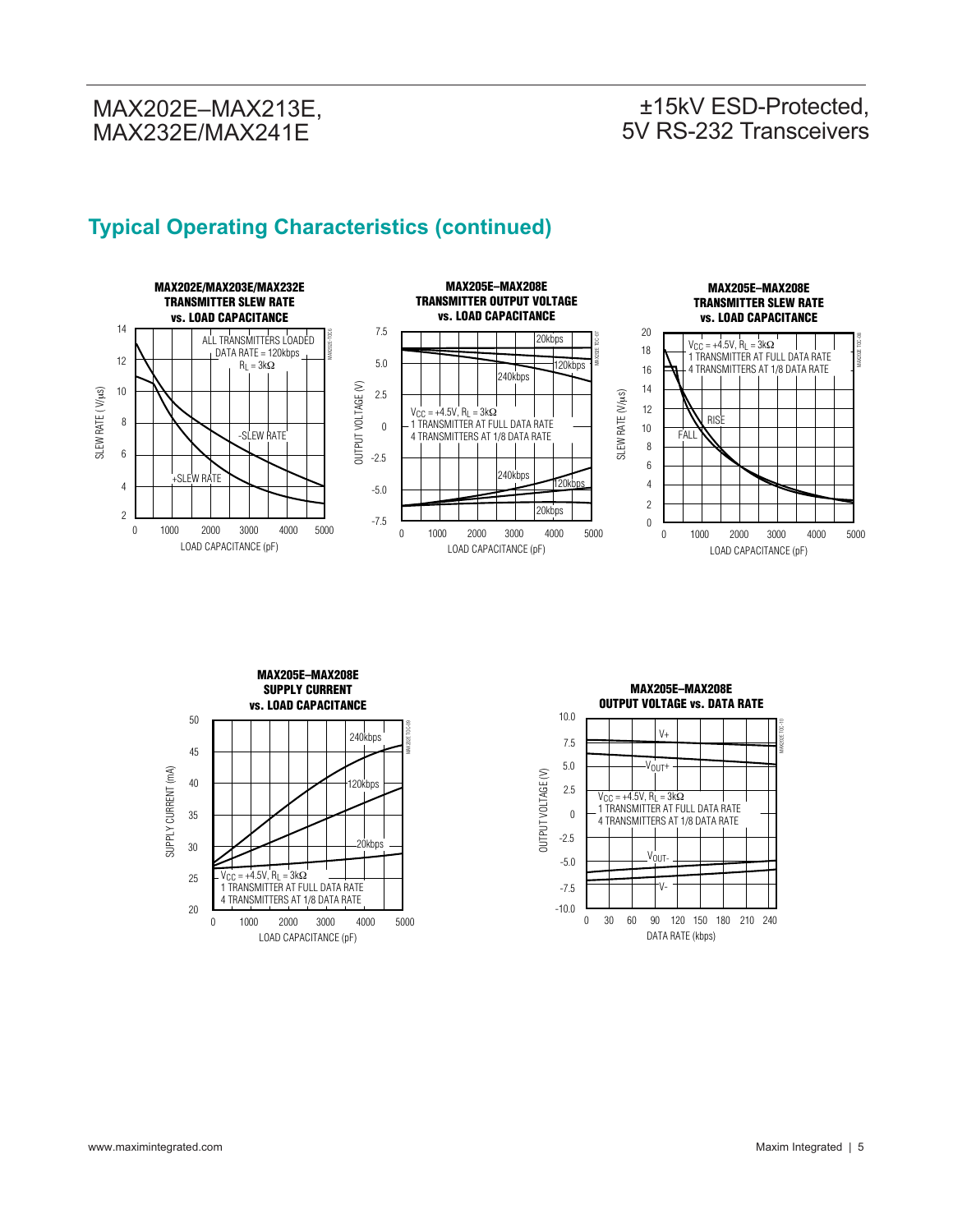# ±15kV ESD-Protected, 5V RS-232 Transceivers

# **Pin Descriptions**

#### **MAX202E/MAX232E**

| <b>PIN</b>          |            | <b>NAME</b>   | <b>FUNCTION</b>                                        |
|---------------------|------------|---------------|--------------------------------------------------------|
| <b>DIP/SO/TSSOP</b> | <b>LCC</b> |               |                                                        |
| 1, 3                | 2, 4       | $C1+$ , $C1-$ | Terminals for Positive Charge-Pump Capacitor           |
| 2                   | 3          | $V +$         | +2V <sub>CC</sub> Voltage Generated by the Charge Pump |
| 4, 5                | 5, 7       | $C2+$ , $C2-$ | Terminals for Negative Charge-Pump Capacitor           |
| 6                   | 8          | V-            | -2V <sub>CC</sub> Voltage Generated by the Charge Pump |
| 7, 14               | 9.18       | T OUT         | RS-232 Driver Outputs                                  |
| 8, 13               | 10, 17     | R IN          | RS-232 Receiver Inputs                                 |
| 9.12                | 12.15      | R OUT         | <b>RS-232 Receiver Outputs</b>                         |
| 10, 11              | 13, 14     | T IN          | RS-232 Driver Inputs                                   |
| 15                  | 19         | <b>GND</b>    | Ground                                                 |
| 16                  | 20         | Vcc.          | +4.5V to +5.5V Supply-Voltage Input                    |
|                     | 1.6.11.16  | N.C.          | No Connection-Not Internally Connected                 |

#### **MAX203E**

| <b>PIN</b> |           | <b>NAME</b>  | <b>FUNCTION</b>                                                                |
|------------|-----------|--------------|--------------------------------------------------------------------------------|
| <b>DIP</b> | <b>SO</b> |              |                                                                                |
| 1, 2       | 1, 2      | T IN         | RS-232 Driver Inputs                                                           |
| 3, 20      | 3, 20     | R OUT        | RS-232 Receiver Outputs                                                        |
| 4,19       | 4, 19     | R IN         | RS-232 Receiver Inputs                                                         |
| 5,18       | 5, 18     | T OUT        | RS-232 Transmitter Outputs                                                     |
| 6.9        | 6, 9      | <b>GND</b>   | Ground                                                                         |
|            |           | $V_{\rm CC}$ | +4.5V to +5.5V Supply-Voltage Input                                            |
| 8          | 13        | $C1+$        | Make no connection to this pin.                                                |
| 10.16      | 11.16     | $C2-$        | Connect pins together.                                                         |
| 12, 17     | 10, 17    | $V -$        | -2V <sub>CC</sub> Voltage Generated by the Charge Pump. Connect pins together. |
| 13         | 14        | $C1-$        | Make no connection to this pin.                                                |
| 14         | 8         | $V +$        | +2V <sub>CC</sub> Voltage Generated by the Charge Pump                         |
| 11.15      | 12.15     | $C2+$        | Connect pins together.                                                         |

#### **MAX205E**

| <b>PIN</b>        | <b>NAME</b>           | <b>FUNCTION</b>                                                    |
|-------------------|-----------------------|--------------------------------------------------------------------|
| $1-4, 19$         | T OUT                 | RS-232 Driver Outputs                                              |
| 5, 10, 13, 18, 24 | R IN                  | RS-232 Receiver Inputs                                             |
| 6, 9, 14, 17, 23  | R OUT                 | TTL/CMOS Receiver Outputs. All receivers are inactive in shutdown. |
| 7, 8, 15, 16, 22  | T IN                  | TTL/CMOS Driver Inputs. Internal pullups to V <sub>CC</sub> .      |
| 11                | <b>GND</b>            | Ground                                                             |
| 12                | <b>V<sub>CC</sub></b> | +4.75V to +5.25V Supply Voltage                                    |
| 20                | FN                    | Receiver Enable-Active Low                                         |
| 21                | <b>SHDN</b>           | Shutdown Control-Active High                                       |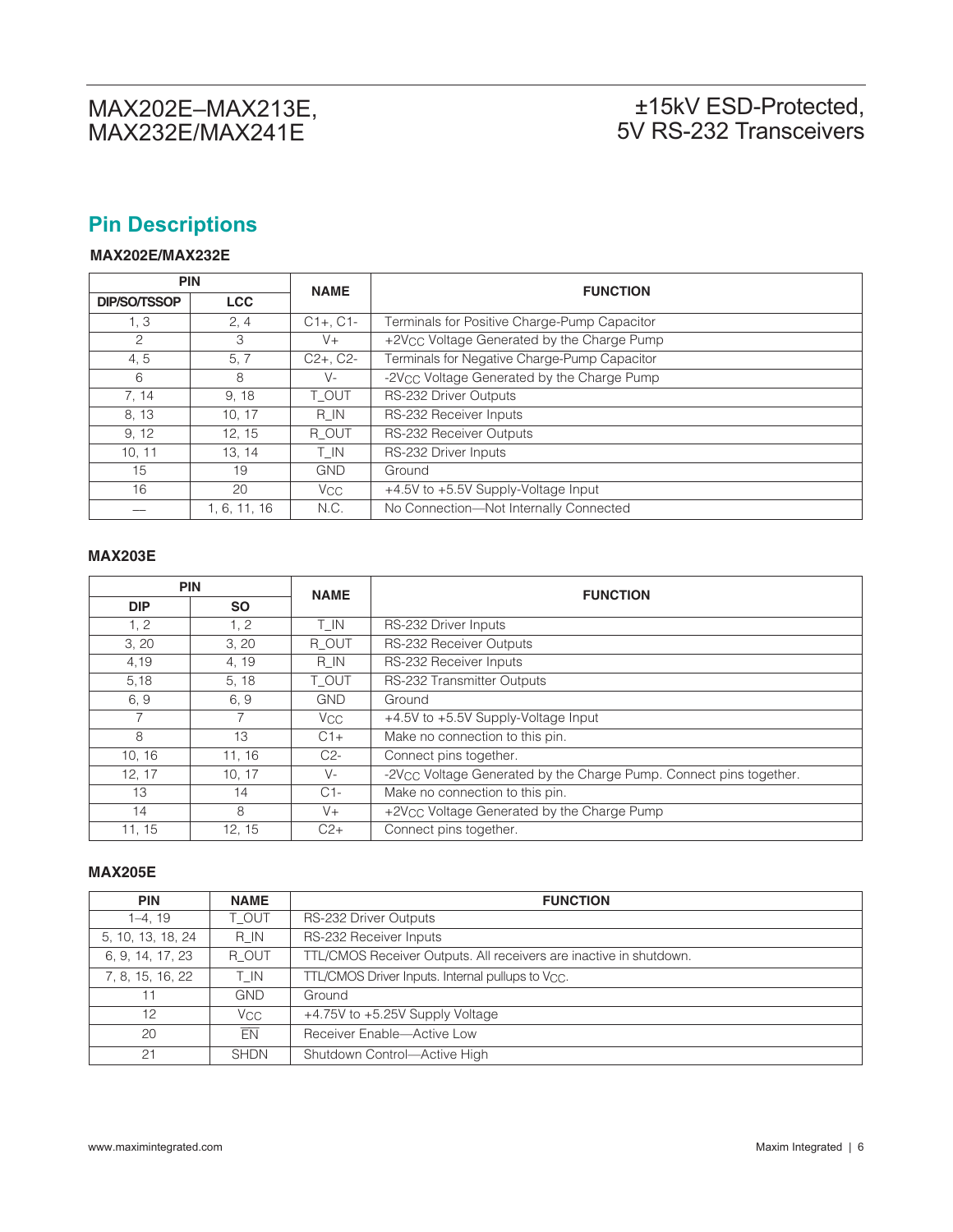# **Pin Descriptions (continued)**

#### **MAX206E**

| <b>PIN</b>   | <b>NAME</b>   | <b>FUNCTION</b>                                                    |
|--------------|---------------|--------------------------------------------------------------------|
| 1, 2, 3, 24  | T OUT         | RS-232 Driver Outputs                                              |
| 4, 16, 23    | R IN          | RS-232 Receiver Inputs                                             |
| 5, 17, 22    | R OUT         | TTL/CMOS Receiver Outputs. All receivers are inactive in shutdown. |
| 6, 7, 18, 19 | T IN          | TTL/CMOS Driver Inputs. Internal pullups to V <sub>CC</sub> .      |
| 8            | <b>GND</b>    | Ground                                                             |
| 9            | $V_{\rm CC}$  | +4.5V to +5.5V Supply Voltage                                      |
| 10, 12       | $C1+$ , $C1-$ | Terminals for Positive Charge-Pump Capacitor                       |
| 11           | $V +$         | +2V <sub>CC</sub> Generated by the Charge Pump                     |
| 13, 14       | $C2+$ , $C2-$ | Terminals for Negative Charge-Pump Capacitor                       |
| 15           | $V -$         | -2V <sub>CC</sub> Generated by the Charge Pump                     |
| 20           | EN            | Receiver Enable-Active Low                                         |
| 21           | <b>SHDN</b>   | Shutdown Control-Active High                                       |

#### **MAX207E**

| <b>PIN</b>       | <b>NAME</b>     | <b>FUNCTION</b>                                                    |
|------------------|-----------------|--------------------------------------------------------------------|
| 1, 2, 3, 20, 24  | T OUT           | RS-232 Driver Outputs                                              |
| 4, 16, 23        | R IN            | RS-232 Receiver Inputs                                             |
| 5, 17, 22        | R OUT           | TTL/CMOS Receiver Outputs. All receivers are inactive in shutdown. |
| 6, 7, 18, 19, 21 | T IN            | TTL/CMOS Driver Inputs. Internal pullups to Vcc.                   |
| 8                | <b>GND</b>      | Ground                                                             |
| 9                | V <sub>CC</sub> | +4.75V to +5.25V Supply Voltage                                    |
| 10, 12           | $C1+$ , $C1-$   | Terminals for Positive Charge-Pump Capacitor                       |
| 11               | $V +$           | +2V <sub>CC</sub> Generated by the Charge Pump                     |
| 13, 14           | $C2+$ , $C2-$   | Terminals for Negative Charge-Pump Capacitor                       |
| 15               | $V -$           | -2V <sub>CC</sub> Generated by the Charge Pump                     |

#### **MAX208E**

| <b>PIN</b>    | <b>NAME</b>     | <b>FUNCTION</b>                                                    |
|---------------|-----------------|--------------------------------------------------------------------|
| 1, 2, 20, 24  | T OUT           | RS-232 Driver Outputs                                              |
| 3, 7, 16, 23  | R IN            | RS-232 Receiver Inputs                                             |
| 4, 6, 17, 22  | R OUT           | TTL/CMOS Receiver Outputs. All receivers are inactive in shutdown. |
| 5, 18, 19, 21 | T IN            | TTL/CMOS Driver Inputs. Internal pullups to V <sub>CC</sub> .      |
| 8             | <b>GND</b>      | Ground                                                             |
| 9             | V <sub>CC</sub> | +4.5V to +5.5V Supply Voltage                                      |
| 10, 12        | $C1+$ , $C1-$   | Terminals for Positive Charge-Pump Capacitor                       |
| 11            | V+              | +2V <sub>CC</sub> Generated by the Charge Pump                     |
| 13, 14        | $C2+$ , $C2-$   | Terminals for Negative Charge-Pump Capacitor                       |
| 15            | $V -$           | -2V <sub>CC</sub> Generated by the Charge Pump                     |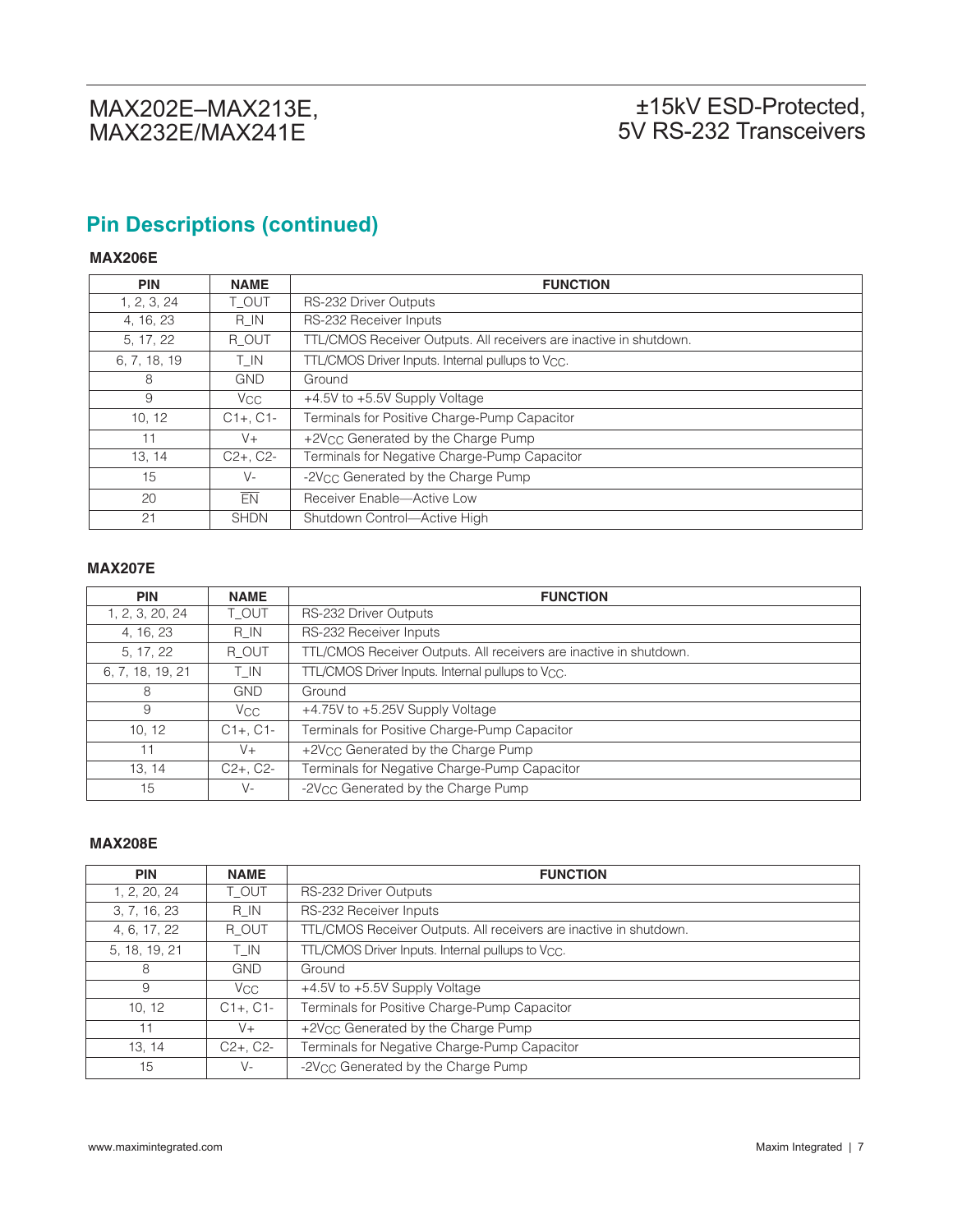# **Pin Descriptions (continued)**

#### **MAX211E/MAX213E/MAX241E**

| <b>PIN</b>       | <b>NAME</b>     | <b>FUNCTION</b>                                                                                                                                                                  |
|------------------|-----------------|----------------------------------------------------------------------------------------------------------------------------------------------------------------------------------|
| 1, 2, 3, 28      | T OUT           | <b>RS-232 Driver Outputs</b>                                                                                                                                                     |
| 4, 9, 18, 23, 27 | R IN            | RS-232 Receiver Inputs                                                                                                                                                           |
| 5, 8, 19, 22, 26 | R OUT           | TTL/CMOS Receiver Outputs. For the MAX213E, receivers R4 and R5 are active in shutdown<br>mode when EN = 1. For the MAX211E and MAX241E, all receivers are inactive in shutdown. |
| 6, 7, 20, 21     | T IN            | TTL/CMOS Driver Inputs. Only the MAX211E, MAX213E, and MAX241E have internal pullups to V <sub>CC.</sub>                                                                         |
| 10               | <b>GND</b>      | Ground                                                                                                                                                                           |
| 11               | V <sub>CC</sub> | +4.5V to +5.5V Supply Voltage                                                                                                                                                    |
| 12, 14           | $C1+$ , $C1-$   | Terminals for Positive Charge-Pump Capacitor                                                                                                                                     |
| 13               | $V +$           | +2V <sub>CC</sub> Voltage Generated by the Charge Pump                                                                                                                           |
| 15, 16           | $C2+$ , $C2-$   | Terminals for Negative Charge-Pump Capacitor                                                                                                                                     |
| 17               | $V -$           | -2V <sub>CC</sub> Voltage Generated by the Charge Pump                                                                                                                           |
| 24               | EN              | Receiver Enable-Active Low (MAX211E, MAX241E)                                                                                                                                    |
|                  | EN              | Receiver Enable—Active High (MAX213E)                                                                                                                                            |
| 25               | <b>SHDN</b>     | Shutdown Control-Active High (MAX211E, MAX241E)                                                                                                                                  |
|                  | <b>SHDN</b>     | Shutdown Control-Active Low (MAX213E)                                                                                                                                            |



Figure 1. Shutdown-Current Test Circuit (MAX206E, MAX211E/MAX213E/MAX241E)



Figure 2. Receiver Output Enable and Disable Timing (MAX205E/MAX206E/MAX211E/MAX213E/MAX241E)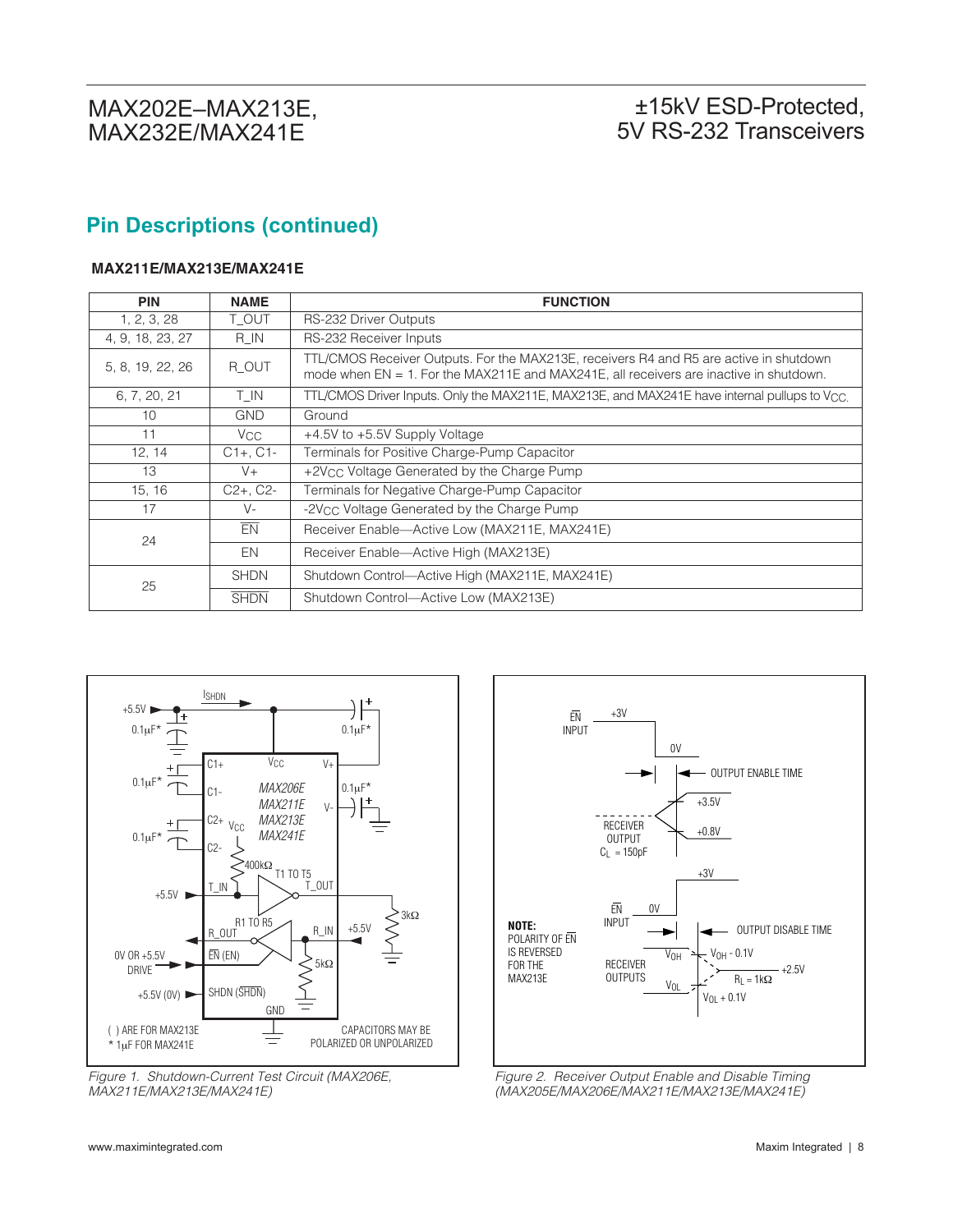### ±15kV ESD-Protected, 5V RS-232 Transceivers



Figure 3. Transition Slew-Rate Circuit

#### **Detailed Description**

The MAX202E–MAX213E, MAX232E/MAX241E consist of three sections: charge-pump voltage converters, drivers (transmitters), and receivers. These E versions provide extra protection against ESD. They survive ±15kV discharges to the RS-232 inputs and outputs, tested using the Human Body Model. When tested according to IEC1000-4-2, they survive ±8kV contactdischarges and ±15kV air-gap discharges. The rugged E versions are intended for use in harsh environments or applications where the RS-232 connection is frequently changed (such as notebook computers). The standard (non-"E") MAX202, MAX203, MAX205– MAX208, MAX211, MAX213, MAX232, and MAX241 are recommended for applications where cost is critical.

#### **+5V to ±10V Dual Charge-Pump Voltage Converter**

The  $+5V$  to  $\pm 10V$  conversion is performed by dual charge-pump voltage converters (Figure 4). The first charge-pump converter uses capacitor C1 to double the  $+5V$  into  $+10V$ , storing the  $+10V$  on the output filter capacitor, C3. The second uses C2 to invert the +10V into -10V, storing the -10V on the V- output filter capacitor, C4.

In shutdown mode,  $V+$  is internally connected to  $V_{CC}$  by a 1kΩ pull-down resistor, and V- is internally connected to ground by a 1kΩ pull up resistor.

#### **RS-232 Drivers**

With  $V_{CC} = 5V$ , the typical driver output voltage swing is ±8V when loaded with a nominal 5kΩ RS-232 receiver. The output swing is guaranteed to meet EIA/TIA-232E and V.28 specifications that call for ±5V minimum output levels under worst-case conditions. These include a  $3kΩ$  load, minimum V<sub>CC</sub>, and maximum operating temperature. The open-circuit output voltage swings from  $(V + -0.6V)$  to  $V -$ .

Input thresholds are CMOS/TTL compatible. The unused drivers' inputs on the MAX205E–MAX208E, MAX211E, MAX213E, and MAX241E can be left unconnected because 400kΩ pull up resistors to V<sub>CC</sub> are included on-chip. Since all drivers invert, the pull up resistors force the unused drivers' outputs low. The MAX202E, MAX203E, and MAX232E do not have pull up resistors on the transmitter inputs.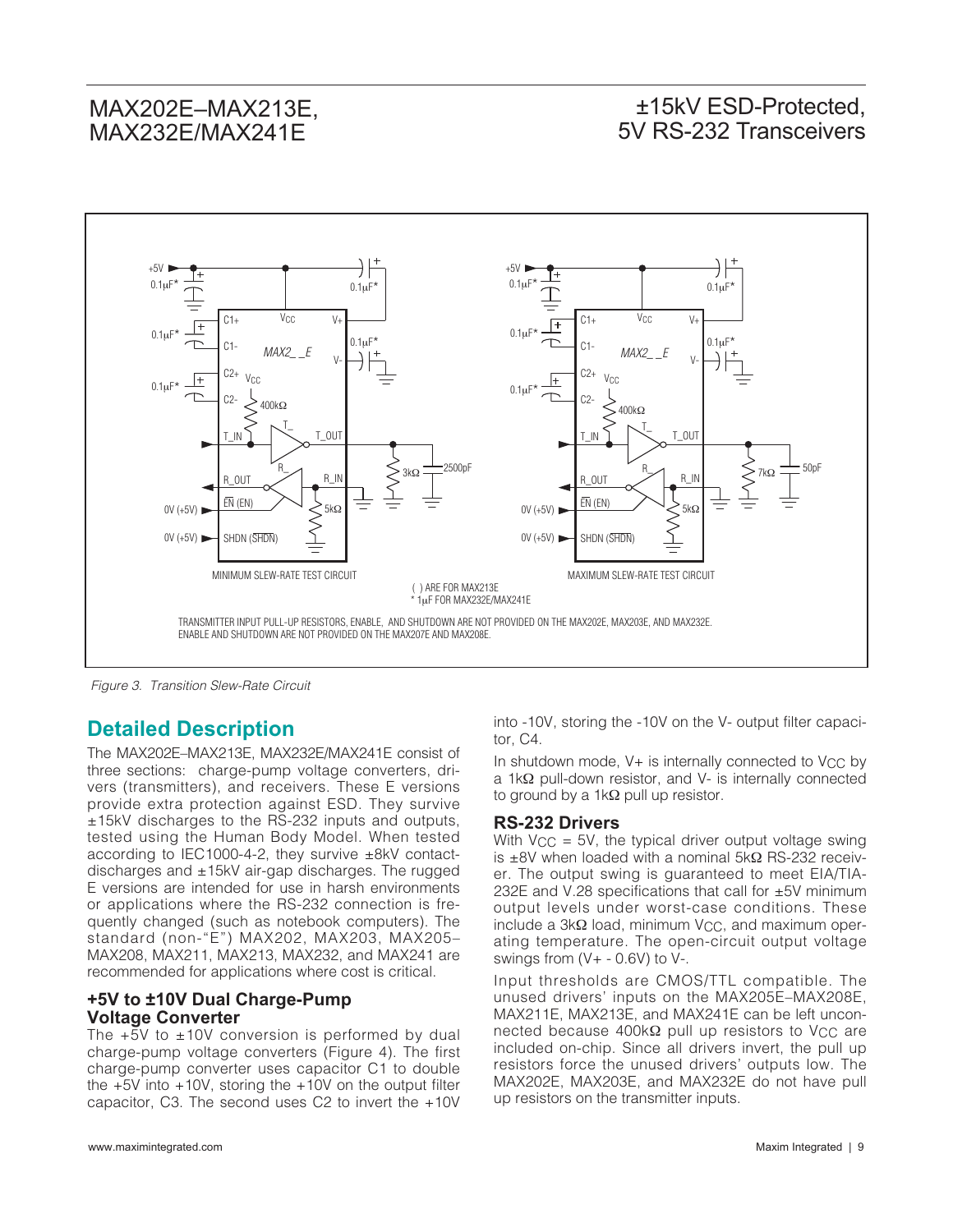### ±15kV ESD-Protected, 5V RS-232 Transceivers



Figure 4. Charge-Pump Diagram

When in low-power shutdown mode, the MAX205E/ MAX206E/MAX211E/MAX213E/MAX241E driver outputs are turned off and draw only leakage currents—even if they are back-driven with voltages between 0V and 12V. Below -0.5V in shutdown, the transmitter output is diode-clamped to ground with a 1kΩ series impedance.

#### **RS-232 Receivers**

The receivers convert the RS-232 signals to CMOS-logic output levels. The guaranteed 0.8V and 2.4V receiver input thresholds are significantly tighter than the  $\pm 3V$ thresholds required by the EIA/TIA-232E specification. This allows the receiver inputs to respond to TTL/CMOSlogic levels, as well as RS-232 levels.

The guaranteed 0.8V input low threshold ensures that receivers shorted to ground have a logic 1 output. The 5kΩ input resistance to ground ensures that a receiver with its input left open will also have a logic 1 output.

Receiver inputs have approximately 0.5V hysteresis. This provides clean output transitions, even with slow rise/fall-time signals with moderate amounts of noise and ringing.

In shutdown, the MAX213E's R4 and R5 receivers have no hysteresis.

#### **Shutdown and Enable Control (MAX205E/MAX206E/MAX211E/ MAX213E/MAX241E)**

In shutdown mode, the charge pumps are turned off,  $V+$  is pulled down to  $V_{CC}$ ,  $V-$  is pulled to ground, and the transmitter outputs are disabled. This reduces supply current typically to 1µA (15µA for the MAX213E). The time required to exit shutdown is under 1ms, as shown in Figure 5.

#### **Receivers**

All MAX213E receivers, except R4 and R5, are put into a high-impedance state in shutdown mode (see Tables 1a and 1b). The MAX213E's R4 and R5 receivers still function in shutdown mode. These two awake-in-shutdown receivers can monitor external activity while maintaining minimal power consumption.

The enable control is used to put the receiver outputs into a high-impedance state, to allow wire-OR connection of two EIA/TIA-232E ports (or ports of different types) at the UART. It has no effect on the RS-232 drivers or the charge pumps.

**Note:** The enable control pin is active low for the  $MAX211E/MAX241E$  ( $\overline{EN}$ ), but is active high for the MAX213E (EN). The shutdown control pin is active high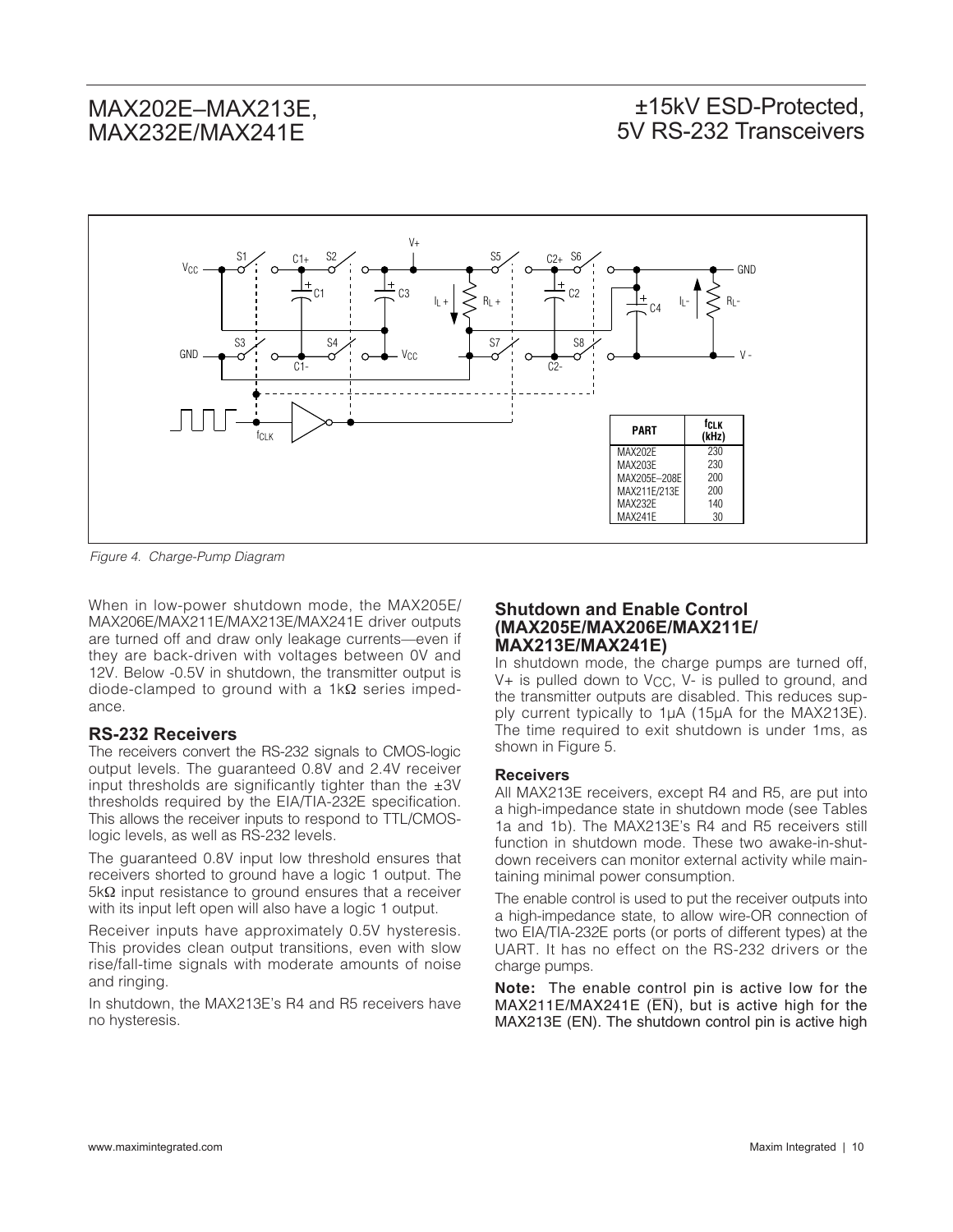### ±15kV ESD-Protected, 5V RS-232 Transceivers

#### for the MAX205E/MAX206E/MAX211E/MAX241E (SHDN), but is active low for the MAX213E (SHDN).

The MAX213E's receiver propagation delay is typically 0.5µs in normal operation. In shutdown mode, propagation delay increases to 4µs for both rising and falling transitions. The MAX213E's receiver inputs have approximately 0.5V hysteresis, except in shutdown, when receivers R4 and R5 have no hysteresis.

When entering shutdown with receivers active, R4 and R5 are not valid until 80ps after SHDN is driven low. When coming out of shutdown, all receiver outputs are invalid until the charge pumps reach nominal voltage levels (less than 2ms when using 0.1µF capacitors).

#### **±15kV ESD Protection**

As with all Maxim devices, ESD-protection structures are incorporated on all pins to protect against electrostatic discharges encountered during handling and assembly. The driver outputs and receiver inputs have extra protection against static electricity. Maxim's engineers developed state-of-the-art structures to protect these pins against ESD of  $\pm$ 15kV without damage. The ESD structures withstand high ESD in all states: normal operation, shutdown, and powered down. After an ESD event, Maxim's E versions keep working without latchup, whereas competing RS-232 products can latch and must be powered down to remove latchup.

ESD protection can be tested in various ways; the transmitter outputs and receiver inputs of this product family are characterized for protection to the following limits:

- 1)  $\pm$ 15kV using the Human Body Model
- 2) ±8kV using the contact-discharge method specified in IEC1000-4-2
- 3) ±15kV using IEC1000-4-2's air-gap method.

#### **ESD Test Conditions**

ESD performance depends on a variety of conditions. Contact Maxim for a reliability report that documents test set-up, test methodology, and test results.

#### **Human Body Model**

Figure 6a shows the Human Body Model, and Figure 6b shows the current waveform it generates when discharged into a low impedance. This model consists of a 100pF capacitor charged to the ESD voltage of inter-



Figure 5. MAX211E V+ and V- when Exiting Shutdown (0.1µF capacitors)

#### **Table 1a. MAX205E/MAX206E/MAX211E/ MAX241E Control Pin Configurations**

| <b>SHDN</b> | <b>EN</b> | <b>OPERATION</b><br><b>STATUS</b> | Tx         | Rx         |
|-------------|-----------|-----------------------------------|------------|------------|
|             | Ω         | Normal<br>Operation               | All Active | All Active |
| ∩           |           | Normal<br>Operation               | All Active | All High-Z |
|             | X         | Shutdown                          | All High-Z | All High-Z |

 $X = Don't care.$ 

#### **Table 1b. MAX213E Control Pin Configurations**

| <b>SHDN</b> | <b>EN</b> | <b>OPERATION</b>    | $Tx 1 - 4$ |         | <b>Rx</b> |
|-------------|-----------|---------------------|------------|---------|-----------|
|             |           | <b>STATUS</b>       |            | $1 - 3$ | 4, 5      |
| 0           | 0         | Shutdown            | All High-Z | High-Z  | High-Z    |
| $\Omega$    |           | Shutdown            | All High-Z | High-Z  | Active*   |
|             | 0         | Normal<br>Operation | All Active | High-Z  | High-Z    |
|             |           | Normal<br>Operation | All Active | Active  | Active    |

\*Active = active with reduced performance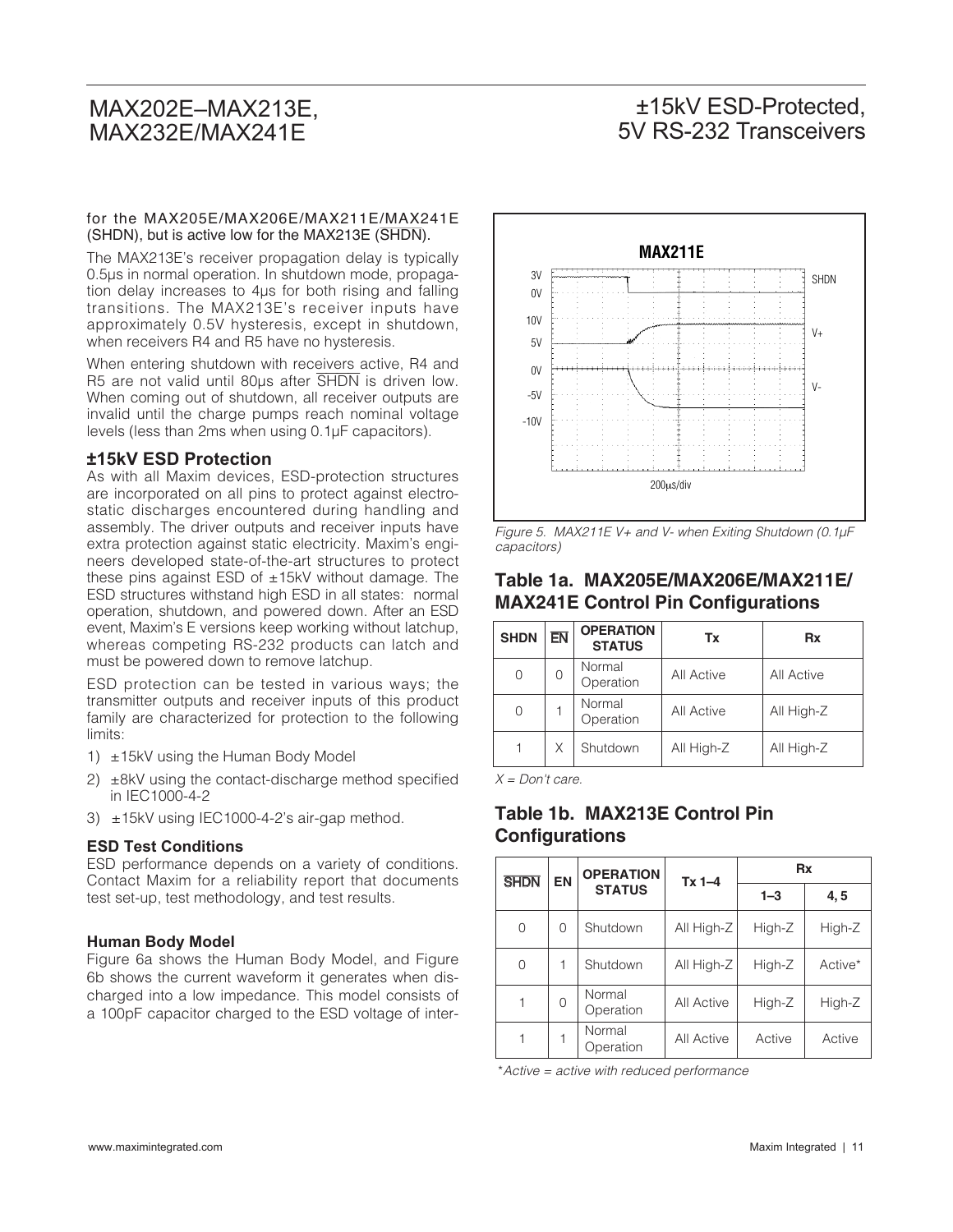### ±15kV ESD-Protected, 5V RS-232 Transceivers



Figure 6a. Human Body ESD Test Model



Figure 7a. IEC1000-4-2 ESD Test Model  $t_r = 0.7$ ns to 1ns  $\rightarrow$ 

est, which is then discharged into the test device through a 1.5kΩ resistor.

#### **IEC1000-4-2**

The IEC1000-4-2 standard covers ESD testing and performance of finished equipment; it does not specifically refer to integrated circuits. The MAX202E/MAX203E–MAX213E, MAX232E/MAX241E help you design equipment that meets level 4 (the highest level) of IEC1000-4-2, without the need for additional ESD-protection components.

The major difference between tests done using the Human Body Model and IEC1000-4-2 is higher peak current in IEC1000-4-2, because series resistance is lower in the IEC1000-4-2 model. Hence, the ESD withstand voltage measured to IEC1000-4-2 is generally lower than that measured using the Human Body



Figure 6b. Human Body Model Current Waveform



Figure 7b. IEC1000-4-2 ESD Generator Current Waveform

Model. Figure 7b shows the current waveform for the 8kV IEC1000-4-2 level-four ESD contact-discharge test.

The air-gap test involves approaching the device with a charged probe. The contact-discharge method connects the probe to the device before the probe is energized.

#### **Machine Model**

The Machine Model for ESD tests all pins using a 200pF storage capacitor and zero discharge resistance. Its objective is to emulate the stress caused by contact that occurs with handling and assembly during manufacturing. Of course, all pins require this protection during manufacturing, not just RS-232 inputs and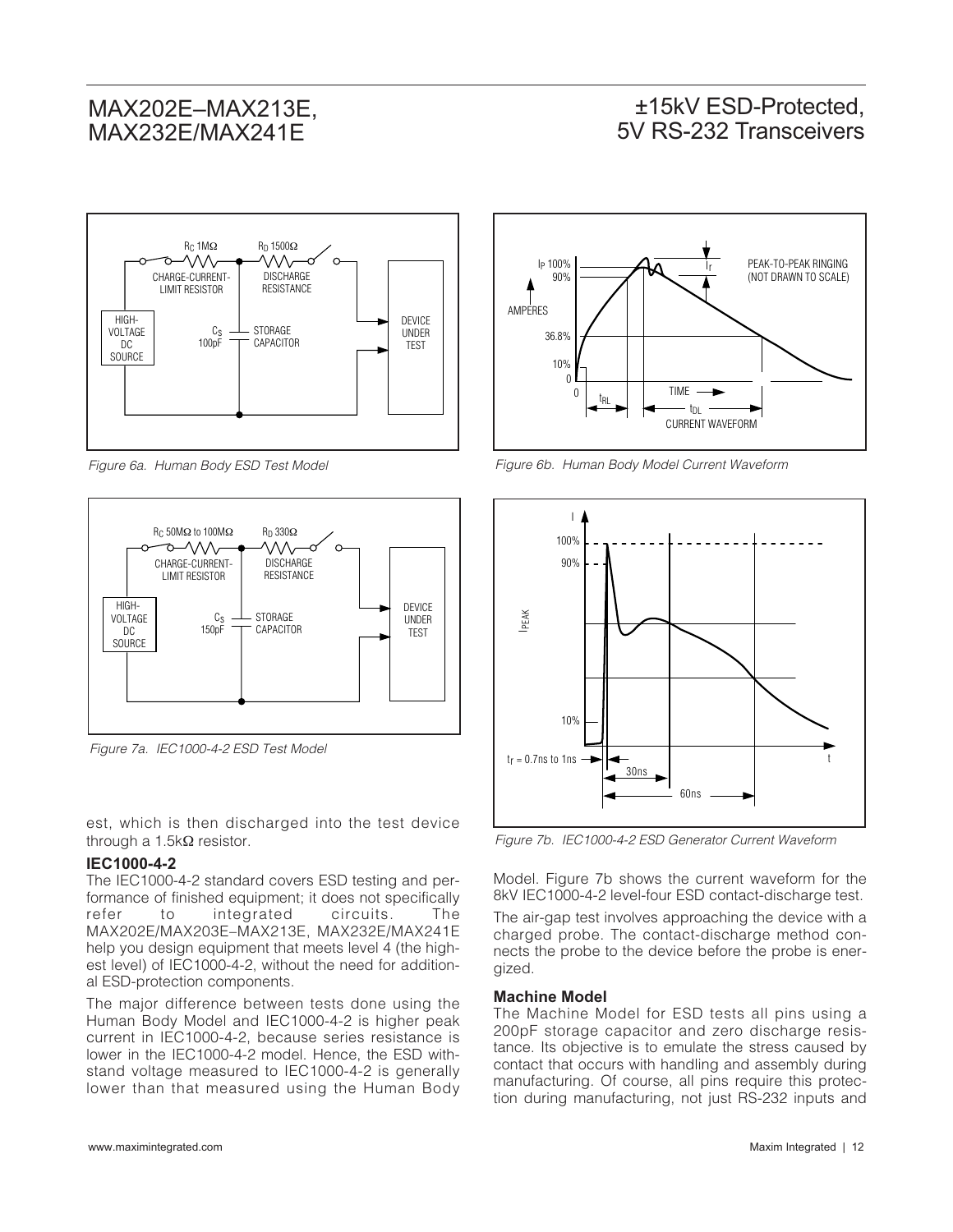### ±15kV ESD-Protected, 5V RS-232 Transceivers

outputs. Therefore, after PC board assembly, the Machine Model is less relevant to I/O ports.

#### **Applications Information**

#### **Capacitor Selection**

The capacitor type used for C1–C4 is not critical for proper operation. The MAX202E, MAX206–MAX208E, MAX211E, and MAX213E require 0.1µF capacitors, and the MAX232E and MAX241E require 1µF capacitors, although in all cases capacitors up to 10µF can be used without harm. Ceramic, aluminum-electrolytic, or tantalum capacitors are suggested for the 1µF capacitors, and ceramic dielectrics are suggested for the 0.1µF capacitors. When using the minimum recommended capacitor values, make sure the capacitance value does not degrade excessively as the operating temperature varies. If in doubt, use capacitors with a larger (e.g., 2x) nominal value. The capacitors' effective series resistance (ESR), which usually rises at low temperatures, influences the amount of ripple on V+ and V-.

Use larger capacitors (up to 10µF) to reduce the output impedance at V+ and V-. This can be useful when "stealing" power from V+ or from V-. The MAX203E and MAX205E have internal charge-pump capacitors.

Bypass  $V_{CC}$  to ground with at least 0.1 $\mu$ F. In applications sensitive to power-supply noise generated by the charge pumps, decouple V<sub>CC</sub> to ground with a capacitor the same size as (or larger than) the charge-pump capacitors (C1–C4).

#### **V+ and V- as Power Supplies**

A small amount of power can be drawn from V+ and V-, although this will reduce both driver output swing and noise margins. Increasing the value of the charge-pump capacitors (up to 10µF) helps maintain performance when power is drawn from V+ or V-.

#### **Driving Multiple Receivers**

Each transmitter is designed to drive a single receiver. Transmitters can be paralleled to drive multiple receivers.

#### **Driver Outputs when Exiting Shutdown**

The driver outputs display no ringing or undesirable transients as they come out of shutdown.

#### **High Data Rates**

These transceivers maintain the RS-232 ±5.0V minimum driver output voltages at data rates of over 120kbps. For data rates above 120kbps, refer to the Transmitter Output Voltage vs. Load Capacitance graphs in the Typical Operating Characteristics. Communication at these high rates is easier if the capacitive loads on the transmitters are small; i.e., short cables are best.

|  | Table 2. Summary of EIA/TIA-232E, V.28 Specifications |  |  |
|--|-------------------------------------------------------|--|--|
|--|-------------------------------------------------------|--|--|

| <b>PARAMETER</b>                         |         | <b>CONDITIONS</b>                                  | EIA/TIA-232E, V.28 SPECIFICA-<br><b>TIONS</b> |
|------------------------------------------|---------|----------------------------------------------------|-----------------------------------------------|
| Driver Output Voltage                    | 0 Level | $3k\Omega$ to 7k $\Omega$ load                     | $+5V$ to $+15V$                               |
|                                          | 1 Level | $3k\Omega$ to 7k $\Omega$ load                     | $-5V$ to $-15V$                               |
| Driver Output Level, Max                 |         | No load                                            | ±25V                                          |
| Data Rate                                |         | $3k\Omega \le R_L \le 7k\Omega$ , $C_L \le 2500pF$ | Up to 20kbps                                  |
| Receiver Input Voltage                   | 0 Level |                                                    | $+3V$ to $+15V$                               |
|                                          | 1 Level |                                                    | $-3V$ to $-15V$                               |
| Receiver Input Level                     |         |                                                    | ±25V                                          |
| Instantaneous Slew Rate, Max             |         | $3k\Omega \le R_L \le 7k\Omega$ , $C_L \le 2500pF$ | $30V/\mu s$                                   |
| Driver Output Short-Circuit Current, Max |         |                                                    | 100mA                                         |
| Transition Rate on Driver Output         |         | V.28                                               | 1 ms or 3% of the period                      |
|                                          |         | EIA/TIA-232E                                       | 4% of the period                              |
| Driver Output Resistance                 |         | $-2V < V_{\text{OUT}} < +2V$                       | $300\Omega$                                   |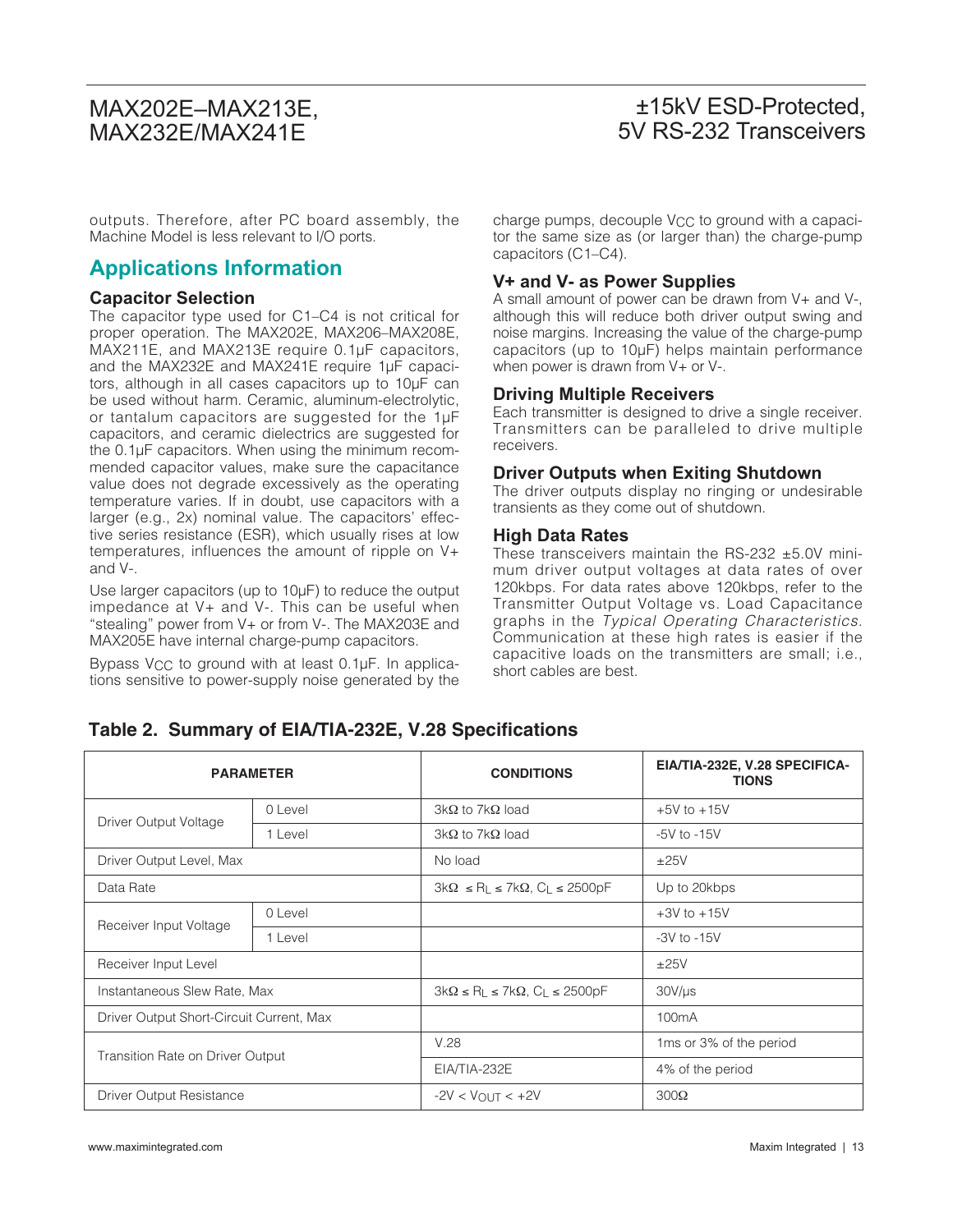#### **Table 3. DB9 Cable Connections Commonly Used for EIA/TIA-232E and V.24 Asynchronous Interfaces**

| <b>PIN</b>     | <b>CONNECTION</b>                                                             |                                  |  |
|----------------|-------------------------------------------------------------------------------|----------------------------------|--|
| 1              | Received Line Signal<br>Detector (sometimes<br>called Carrier Detect,<br>DCD) | Handshake from DCE               |  |
| 2              | Receive Data (RD)                                                             | Data from DCE                    |  |
| 3              | Transmit Data (TD)                                                            | Data from DTE                    |  |
| 4              | Data Terminal Ready                                                           | Handshake from DTE               |  |
| 5              | Signal Ground                                                                 | Reference point for sig-<br>nals |  |
| 6              | Data Set Ready (DSR)                                                          | Handshake from DCE               |  |
| $\overline{7}$ | Request to Send (RTS)                                                         | Handshake from DTF               |  |
| 8              | Clear to Send (CTS)                                                           | Handshake from DCF               |  |
| 9              | Ring Indicator                                                                | Handshake from DCE               |  |

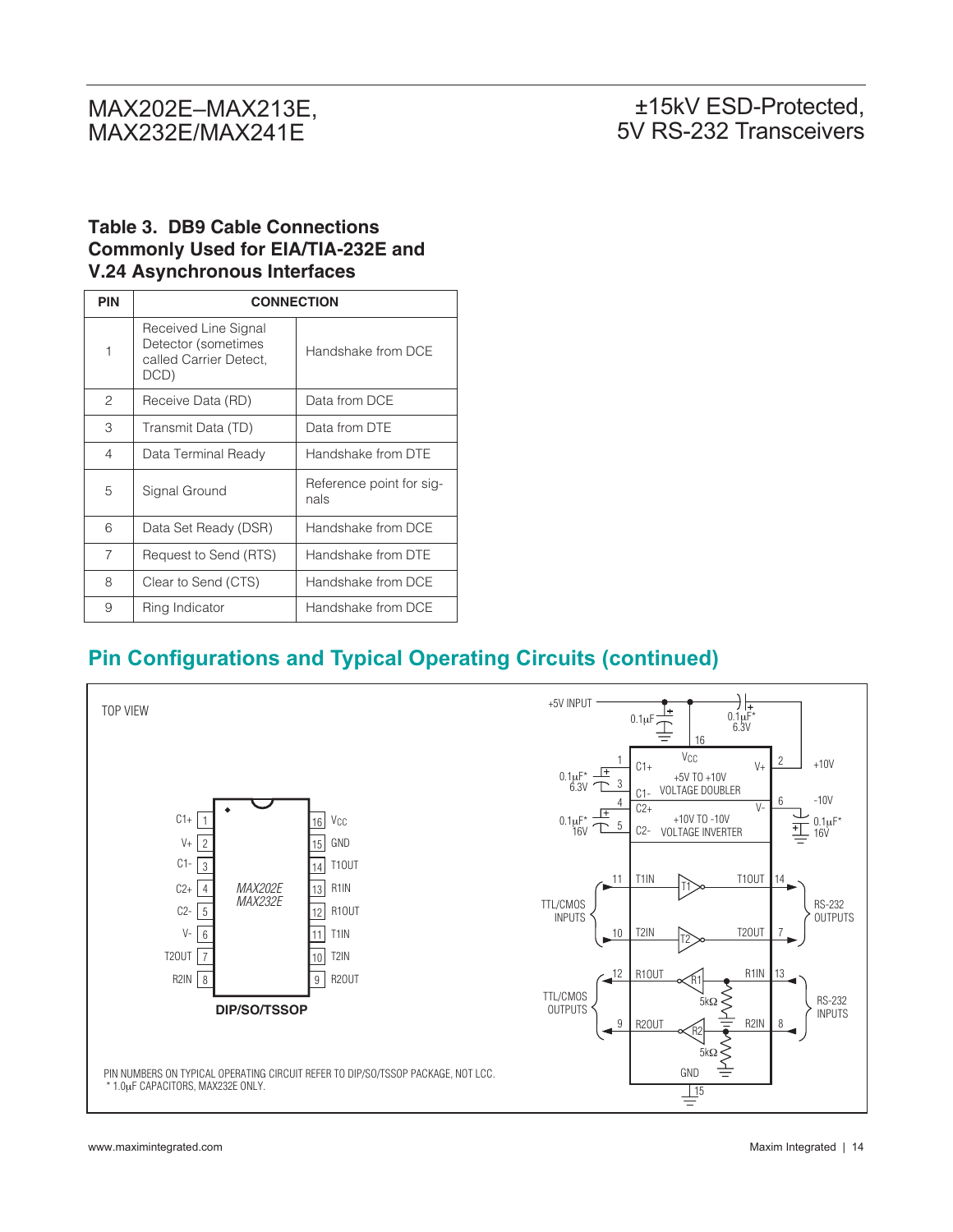### ±15kV ESD-Protected, 5V RS-232 Transceivers

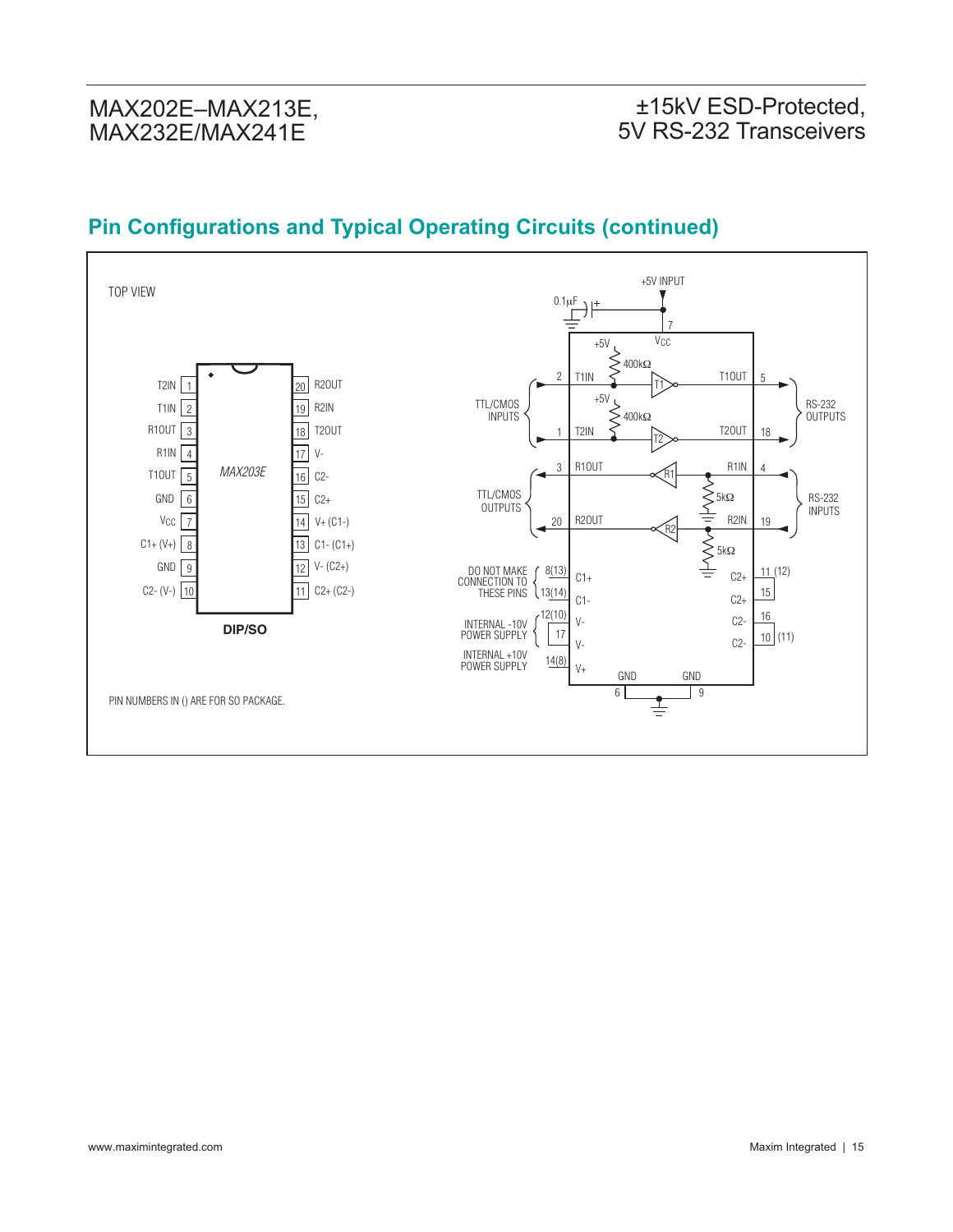#### +5V INPUT TOP VIEW 0.1μF $\frac{1}{2}$ 12 V<sub>CC</sub>  $+5V$ 400kΩ T1OUT 8  $\frac{1111}{11}$   $\frac{11001}{3}$  $+5V$ 400kΩ ξ T2OUT  $T2IN$   $T2$   $T2$   $T2OUT$   $4$ 7  $+5V$  $400kΩ$ T4OUT R3IN 1 24 TTL/CMOS RS-232 15  $\frac{131N}{13}$   $\frac{5}{13}$   $\frac{1300T}{2}$ INPUTS OUTPUTS T3OUT  $\overline{23}$ R3OUT 2  $+5V$ T1OUT 22 T5IN 400kΩ  $|<sub>3</sub>$ T4OUT  $\frac{141N}{14}$  1400111 T2OUT 4 16 21 SHDN R2IN +5V 5 20 EN 400kΩ R2OUT 6 19 T5OUT *MAX205E* T5OUT 22  $T5$  15 15 19 19 T2IN 7 18 R4IN T1IN 8 17 R4OUT  $R10UT \nightharpoonup R1$  R1IN 9 10 R1OUT  $\sqrt{9}$ 16 T4IN  $\sum_{P \in \mathcal{P}}$  5kΩ R1IN  $10$ 15 T3IN GND 11 14 R5OUT 6  $R20UT$   $R2 = R2IN$   $R20UT$   $R20UT$   $R20UT$   $R20UT$   $R20UT$   $R20UT$   $R20UT$   $R20UT$   $R20UT$   $R20UT$   $R20UT$ 5  $V_{CC}$  $|12$ 13 R5IN 5kΩ **DIP** 23 R30UT  $\sim$  R3IN RS-232 TTL/CMOS 24 INPUTS OUTPUTS  $\sum_{\mathsf{BAND}}$  5kΩ 17 R40UT  $\sim$  R4IN 18 ۰ R4  $\sum_{n=1}^{\infty}$  $\frac{14}{14}$  R50UT  $\leftarrow$  R5 $\leftarrow$  R5IN 13  $\left\{\begin{matrix} 1 \\ 1 \\ 2 \end{matrix}\right\}$ 5kΩ 20 EN  $\overline{R}$  21 SHDN GND 11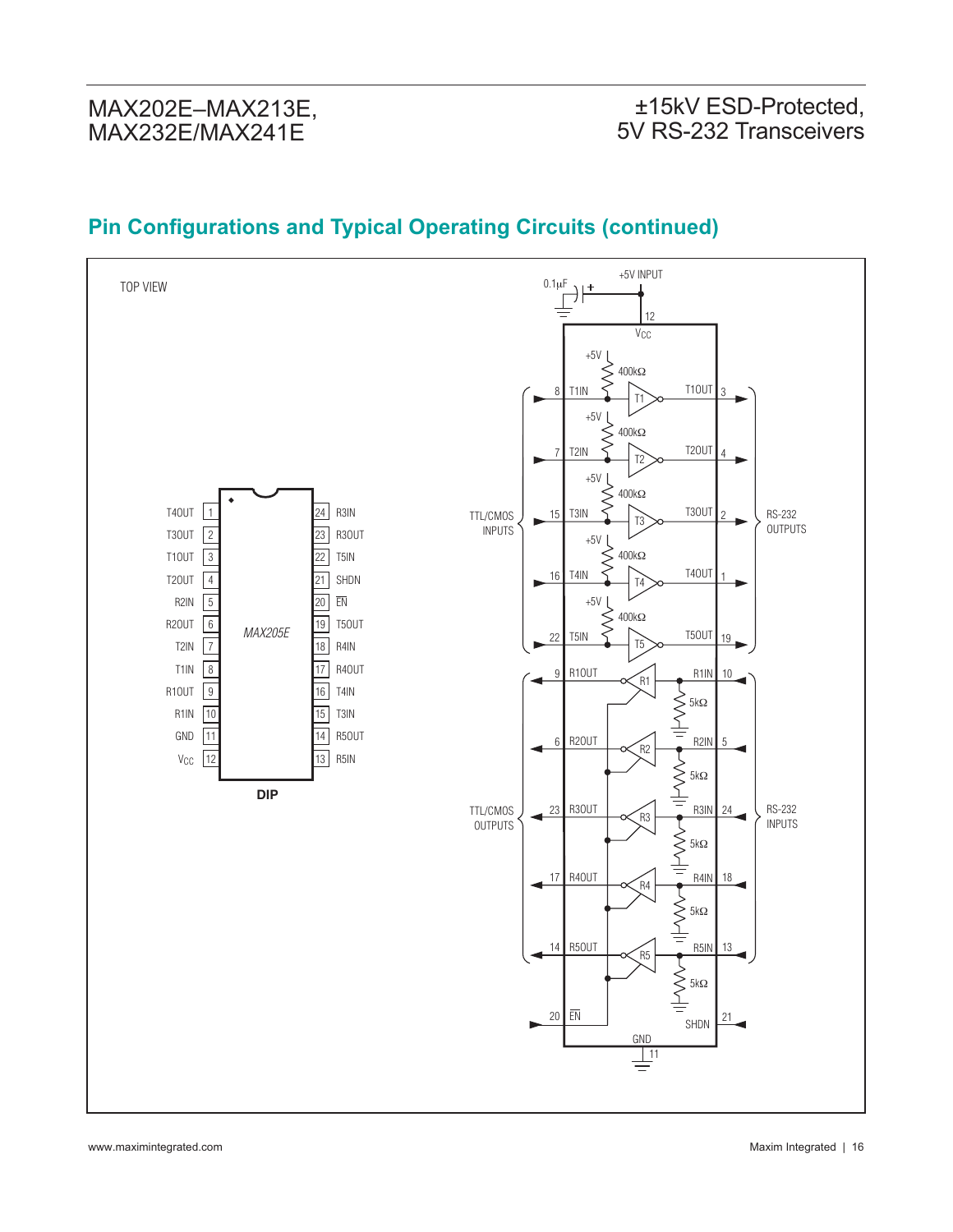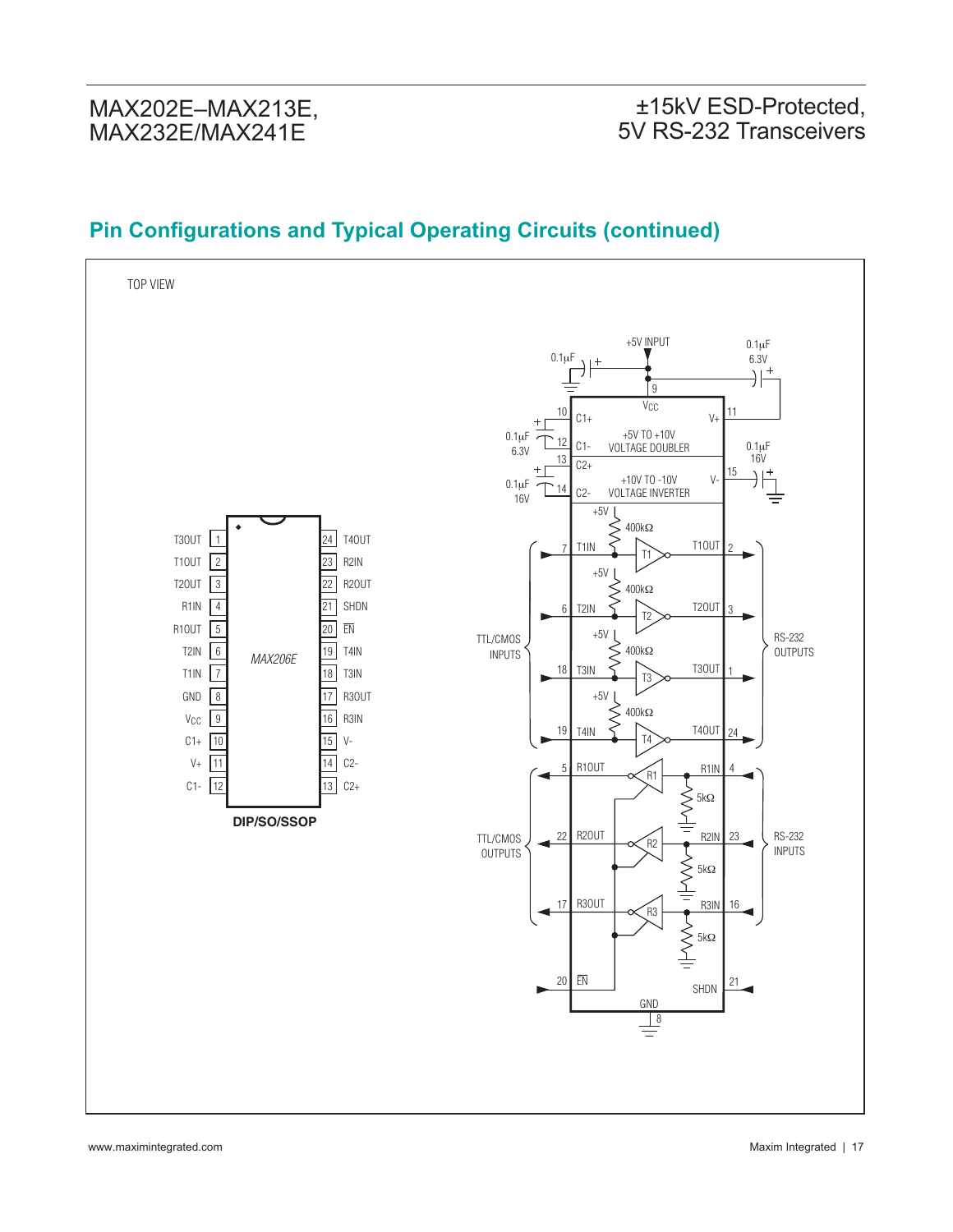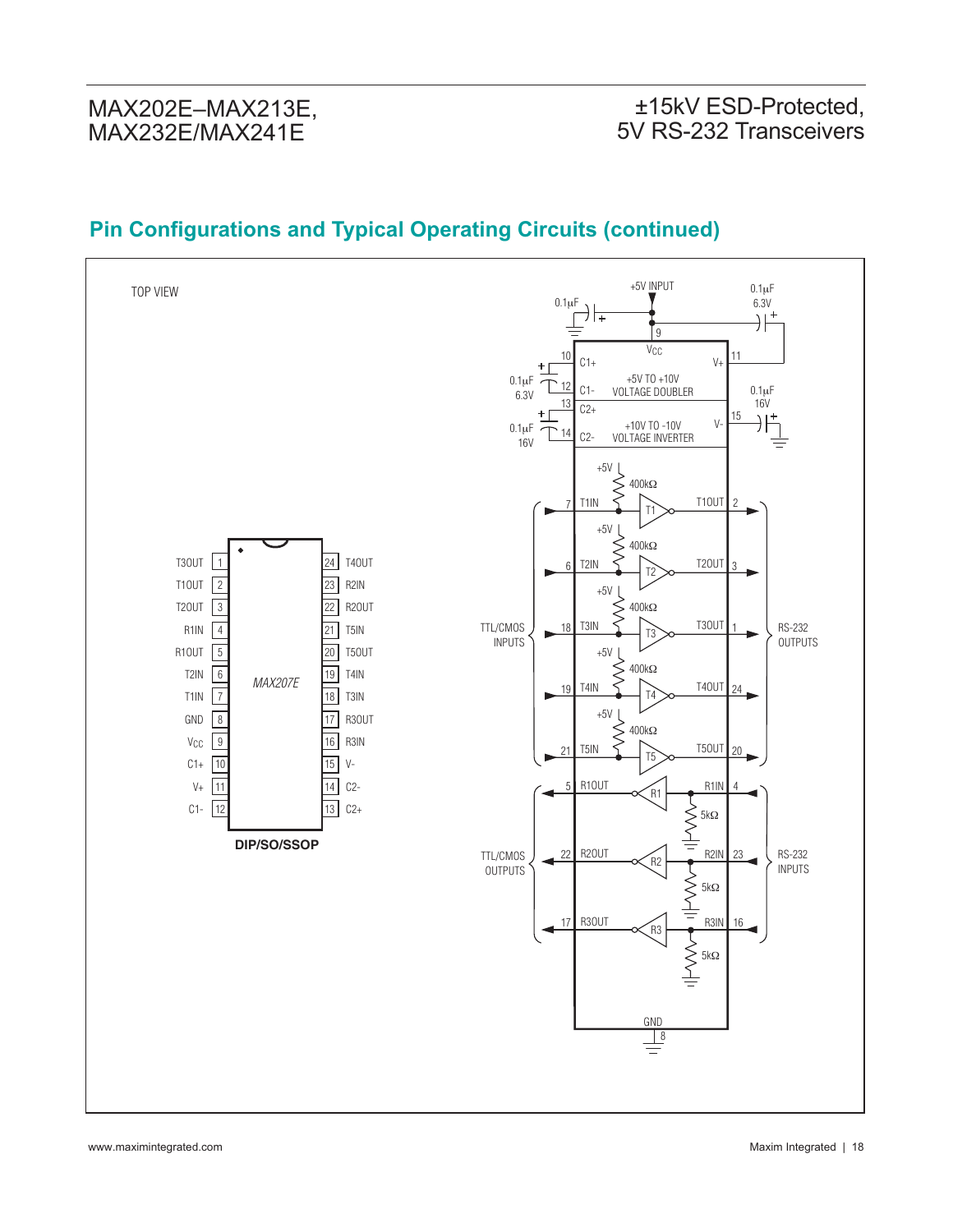#### TOP VIEW +5V INPUT  $0.1 \mu F$  $\overrightarrow{0.1\mu F}$  $6.3V$ <br> $\rightarrow \frac{+}{+}$ 9 V<sub>CC</sub> 10 11  $C1+$  $V_{+}$ 0.1μF +5V TO +10V 12 C1- 0.1μF 6.3V VOLTAGE DOUBLER 16V 13  $C2+$ 15  $\rightarrow$ +10V TO -10V  $\vee$ 0.1μF 14 C2- VOLTAGE INVERTER 16V  $+5V$ 400kΩ ≷  $\frac{111N}{11}$   $\frac{5}{11}$   $\frac{100T}{2}$ Ω5  $+5V$ T2OUT 1 24 T3OUT  $\lessgtr$ 400kΩ T1OUT  $\overline{23}$ R3IN 2 18  $\frac{121N}{12}$  T2 2001 1 R3OUT R2IN 3 22 +5V $\lfloor$ RS-232 TTL/CMOS R2OUT  $21$ T4IN 4 400kΩ  $\lesssim$ OUTPUTS INPUTS T1IN 5 20 T4OUT 19  $\frac{131N}{13}$  T3 24 r R1OUT 6  $19$ T3IN  $+5V$ *MAX208E* 7 18 R1IN T2IN 400kΩ  $\lesssim$ GND 8 17 R4OUT 21  $\frac{141N}{14}$   $\frac{5}{14}$   $\frac{1400T}{20}$ 16 9 R4IN **V<sub>CC</sub>**  $R10UT \propto R1$  R1IN 6 7  $C1+$ 10 15 V- $V<sub>+</sub>$ 11  $\overline{14}$  $C<sub>2</sub>$ 5kΩ C1- 12 13  $C2+$ 3 4  $\overline{R20UT}$   $\overline{R2}$   $\overline{R2}$   $\overline{R2IN}$ **DIP/SO/SSOP**  $R30UT$ <br> $R30UT$ <br> $R3$ <br> $R3IN$ <br> $R3IN$ TTL/CMOS 5kΩ RS-232 OUTPUTS INPUTS 23 22  $\sum_{\square}$  5kΩ  $\frac{17}{\sqrt{11}}$  R40UT  $\frac{16}{\sqrt{11}}$  R4IN 16  $\left\{\begin{matrix} 1 \\ 1 \\ 2 \end{matrix}\right\}$ 5kΩ GND  $\frac{1}{1}$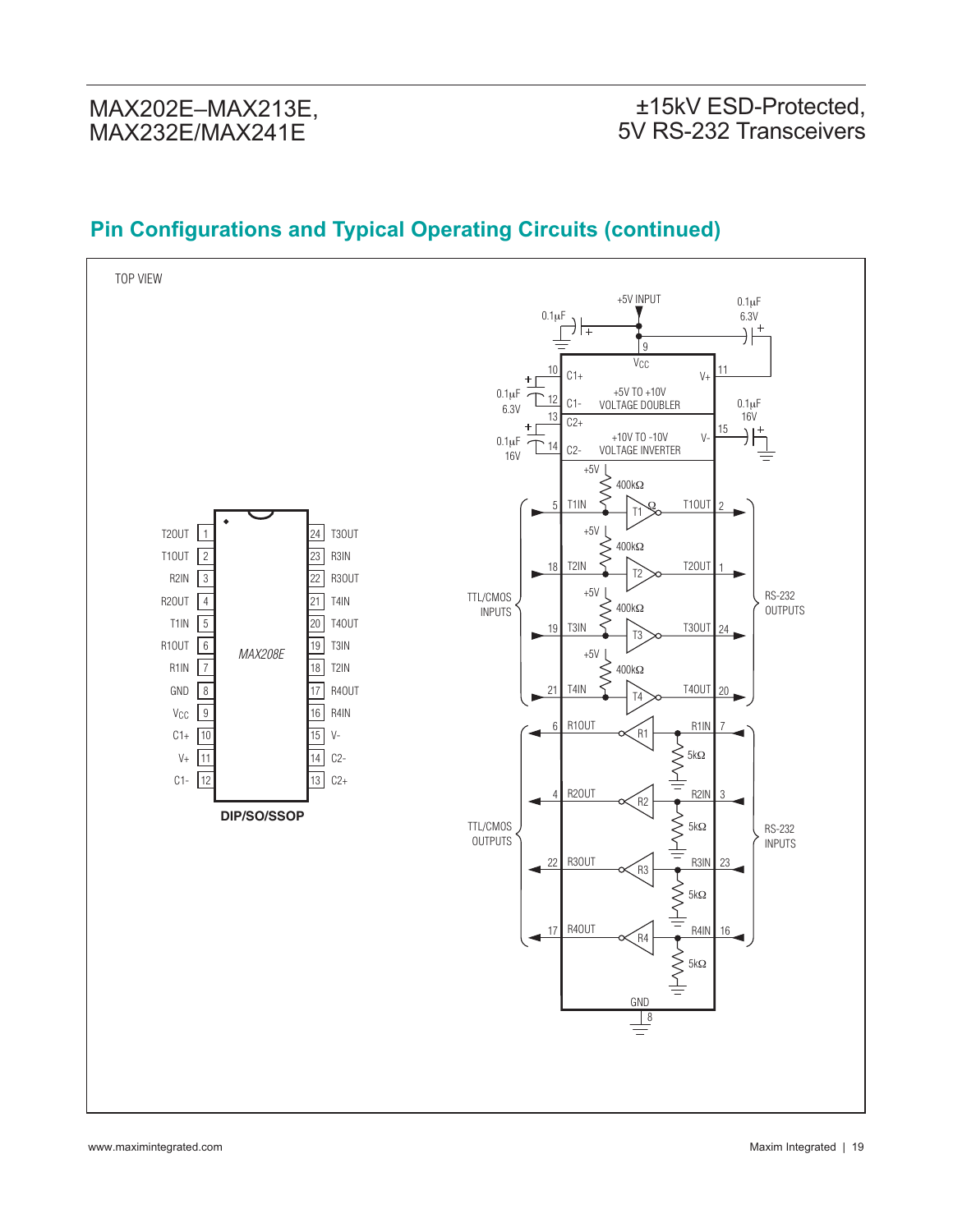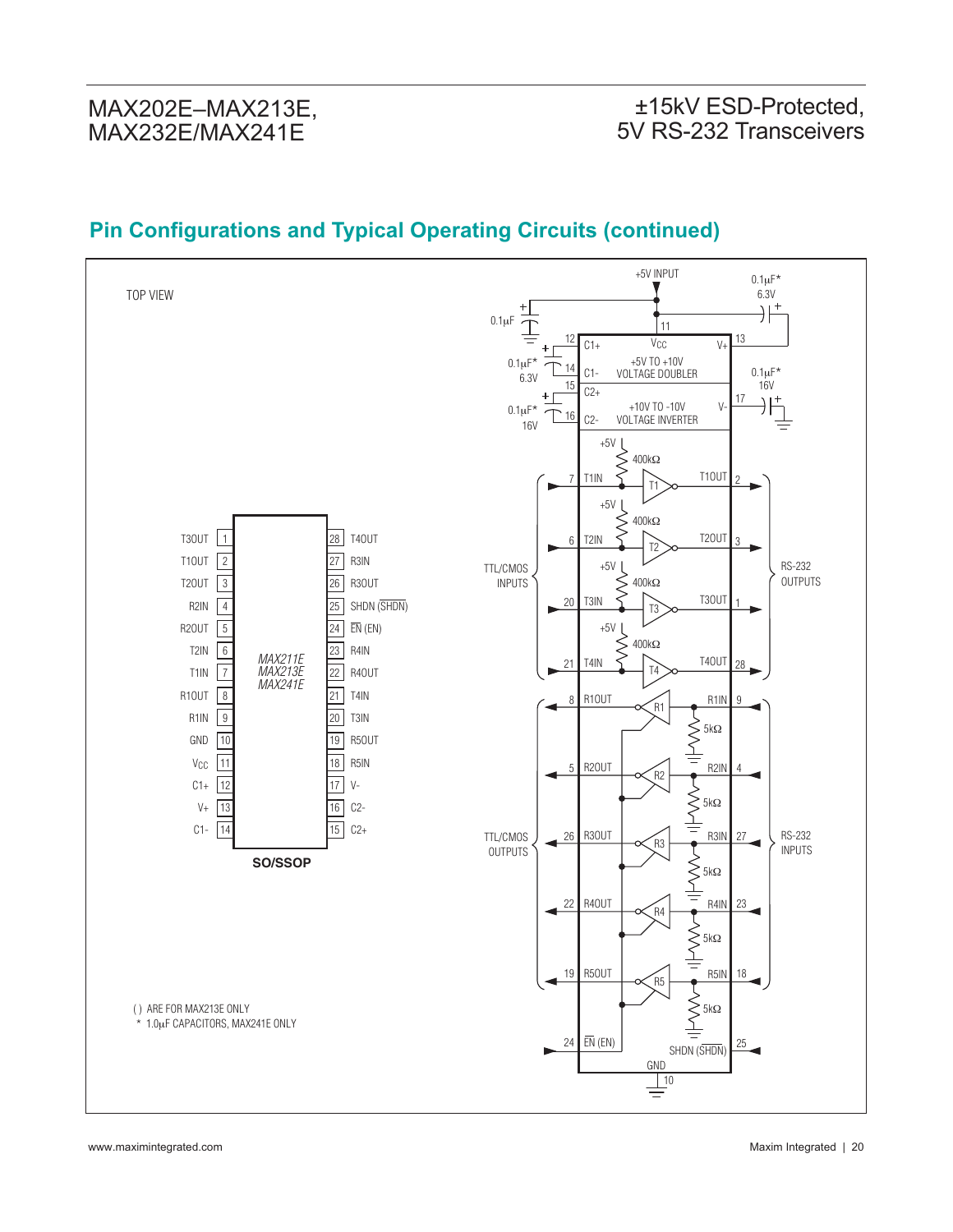## ±15kV ESD-Protected, 5V RS-232 Transceivers

# **Ordering Information (continued)**

| <b>PART</b>       | <b>TEMP RANGE</b>                    | <b>PIN-PACKAGE</b>    |
|-------------------|--------------------------------------|-----------------------|
| MAX202ECUE        | $0^{\circ}$ C to +70 $^{\circ}$ C    | 16 TSSOP              |
| MAX202ECWE        | $0^{\circ}$ C to $+70^{\circ}$ C     | 16 Wide SO            |
| MAX202EC/D        | $0^{\circ}$ C to $+70^{\circ}$ C     | $Dice*$               |
| MAX202EEPE        | -40 $^{\circ}$ C to +85 $^{\circ}$ C | 16 Plastic DIP        |
| MAX202EESE        | $-40^{\circ}$ C to $+85^{\circ}$ C   | 16 Narrow SO          |
| MAX202EEUE        | $-40^{\circ}$ C to $+85^{\circ}$ C   | 16 TSSOP              |
| MAX202EEWE        | $-40^{\circ}$ C to $+85^{\circ}$ C   | 16 Wide SO            |
| MAX203ECPP        | $0^{\circ}$ C to $+70^{\circ}$ C     | 20 Plastic DIP        |
| MAX203ECWP        | $0^{\circ}$ C to $+70^{\circ}$ C     | 20 SO                 |
| MAX203EEPP        | $-40^{\circ}$ C to $+85^{\circ}$ C   | 20 Plastic DIP        |
| MAX203EEWP        | $-40^{\circ}$ C to $+85^{\circ}$ C   | 20 SO                 |
| MAX205ECPG        | $0^{\circ}$ C to $+70^{\circ}$ C     | 24 Wide Plastic DIP   |
| MAX205EEPG        | $-40^{\circ}$ C to $+85^{\circ}$ C   | 24 Wide Plastic DIP   |
| MAX206ECNG        | $0^{\circ}$ C to $+70^{\circ}$ C     | 24 Narrow Plastic DIP |
| MAX206ECWG        | $0^{\circ}$ C to +70 $^{\circ}$ C    | 24 SO                 |
| MAX206ECAG        | $0^{\circ}$ C to $+70^{\circ}$ C     | 24 SSOP               |
| MAX206EENG        | $-40^{\circ}$ C to $+85^{\circ}$ C   | 24 Narrow Plastic DIP |
| MAX206EEWG        | $-40^{\circ}$ C to $+85^{\circ}$ C   | 24 SO                 |
| MAX206EEAG        | $-40^{\circ}$ C to $+85^{\circ}$ C   | 24 SSOP               |
| <b>MAX207ECNG</b> | $0^{\circ}$ C to +70 $^{\circ}$ C    | 24 Narrow Plastic DIP |
| MAX207ECWG        | $0^{\circ}$ C to +70 $^{\circ}$ C    | 24 SO                 |
| MAX207ECAG        | $0^{\circ}$ C to +70 $^{\circ}$ C    | 24 SSOP               |
| MAX207EENG        | -40°C to $+85^{\circ}$ C             | 24 Narrow Plastic DIP |
| MAX207EEWG        | $-40^{\circ}$ C to $+85^{\circ}$ C   | 24 SO                 |
| MAX207EEAG        | -40°C to +85°C                       | 24 SSOP               |

| <b>PART</b>       | <b>TEMP RANGE</b>                    | <b>PIN-PACKAGE</b>    |
|-------------------|--------------------------------------|-----------------------|
| MAX208ECNG        | $0^{\circ}$ C to +70 $^{\circ}$ C    | 24 Narrow Plastic DIP |
| MAX208ECWG        | $0^{\circ}$ C to +70 $^{\circ}$ C    | 24 SO                 |
| MAX208ECAG        | $0^{\circ}$ C to +70 $^{\circ}$ C    | 24 SSOP               |
| MAX208EENG        | -40 $^{\circ}$ C to +85 $^{\circ}$ C | 24 Narrow Plastic DIP |
| MAX208EEWG        | -40 $^{\circ}$ C to +85 $^{\circ}$ C | 24 SO                 |
| MAX208EEAG        | -40 $^{\circ}$ C to +85 $^{\circ}$ C | 24 SSOP               |
| <b>MAX211ECWI</b> | $0^{\circ}$ C to +70 $^{\circ}$ C    | 28 SO                 |
| MAX211ECAI        | $0^{\circ}$ C to +70 $^{\circ}$ C    | 28 SSOP               |
| MAX211EEWI        | -40 $^{\circ}$ C to +85 $^{\circ}$ C | 28 SO                 |
| MAX211EEAI        | -40 $^{\circ}$ C to +85 $^{\circ}$ C | 28 SSOP               |
| <b>MAX213ECWI</b> | $0^{\circ}$ C to +70 $^{\circ}$ C    | 28 SO                 |
| MAX213ECAL        | $0^{\circ}$ C to +70 $^{\circ}$ C    | 28 SSOP               |
| MAX213EEWI        | -40 $^{\circ}$ C to +85 $^{\circ}$ C | 28 SO                 |
| MAX213EEAI        | -40 $^{\circ}$ C to +85 $^{\circ}$ C | 28 SSOP               |
| MAX232ECPE        | $0^{\circ}$ C to $+70^{\circ}$ C     | 16 Plastic DIP        |
| MAX232ECSE        | $0^{\circ}$ C to +70 $^{\circ}$ C    | 16 Narrow SO          |
| MAX232ECWE        | $0^{\circ}$ C to +70 $^{\circ}$ C    | 16 Wide SO            |
| MAX232EC/D        | $0^{\circ}$ C to $+70^{\circ}$ C     | $Dice*$               |
| MAX232EEPE        | -40 $^{\circ}$ C to +85 $^{\circ}$ C | 16 Plastic DIP        |
| MAX232EESE        | -40 $^{\circ}$ C to +85 $^{\circ}$ C | 16 Narrow SO          |
| MAX232EEWE        | -40 $^{\circ}$ C to +85 $^{\circ}$ C | 16 Wide SO            |
| <b>MAX241ECWI</b> | $0^{\circ}$ C to +70 $^{\circ}$ C    | 28 SO                 |
| MAX241ECAI        | $0^{\circ}$ C to +70 $^{\circ}$ C    | 28 SSOP               |
| MAX241EEWI        | -40 $^{\circ}$ C to +85 $^{\circ}$ C | 28 SO                 |
| MAX241EEAI        | -40 $^{\circ}$ C to +85 $^{\circ}$ C | 28 SSOP               |

\*Dice are specified at  $TA = +25^{\circ}C$ .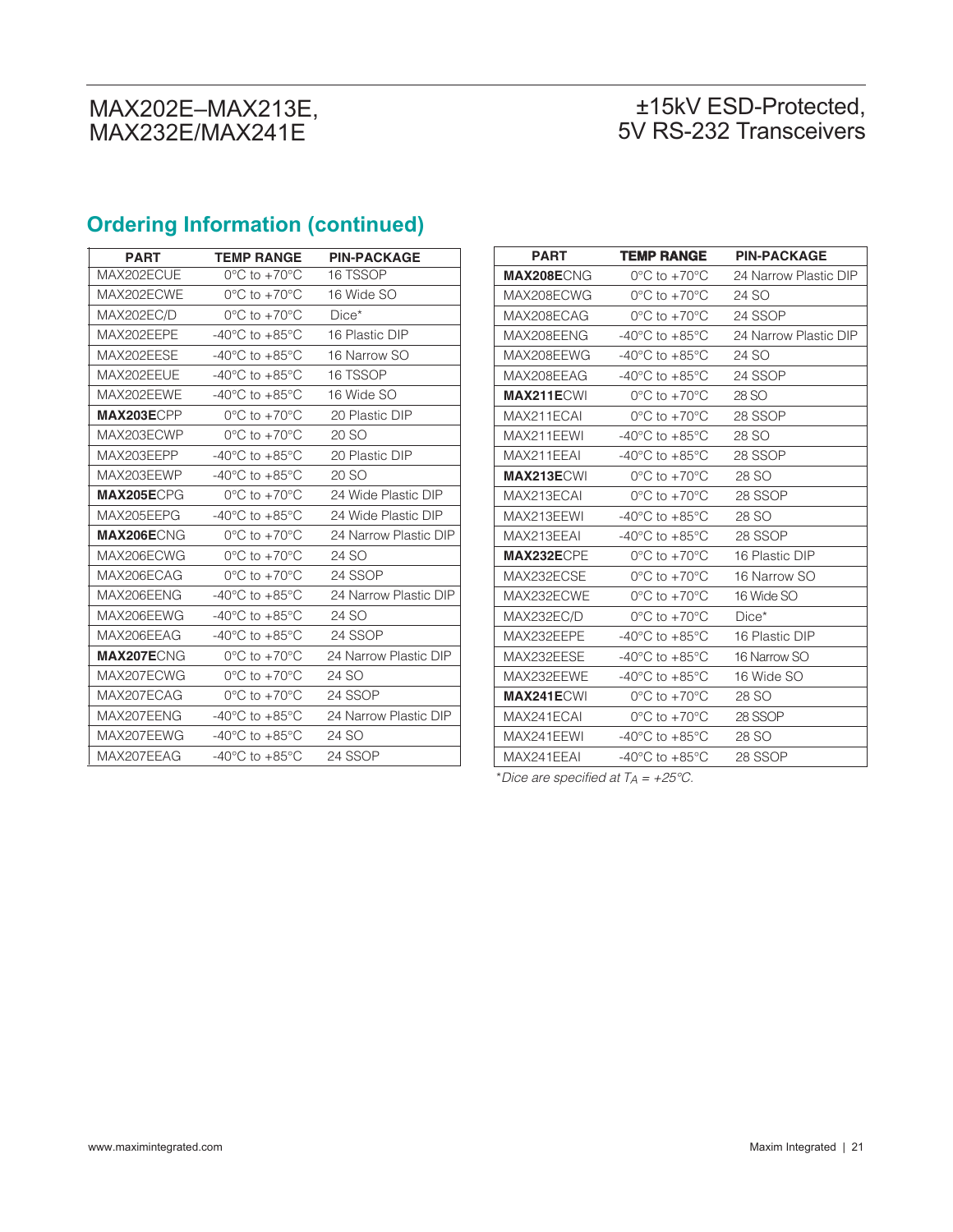### ±15kV ESD-Protected, 5V RS-232 Transceivers

# **Package Information**

For the latest package outline information and land patterns (footprints), go to **www.maximintegrated.com/packages**. Note that a "+", "#", or "-" in the package code indicates RoHS status only. Package drawings may show a different suffix character, but the drawing pertains to the

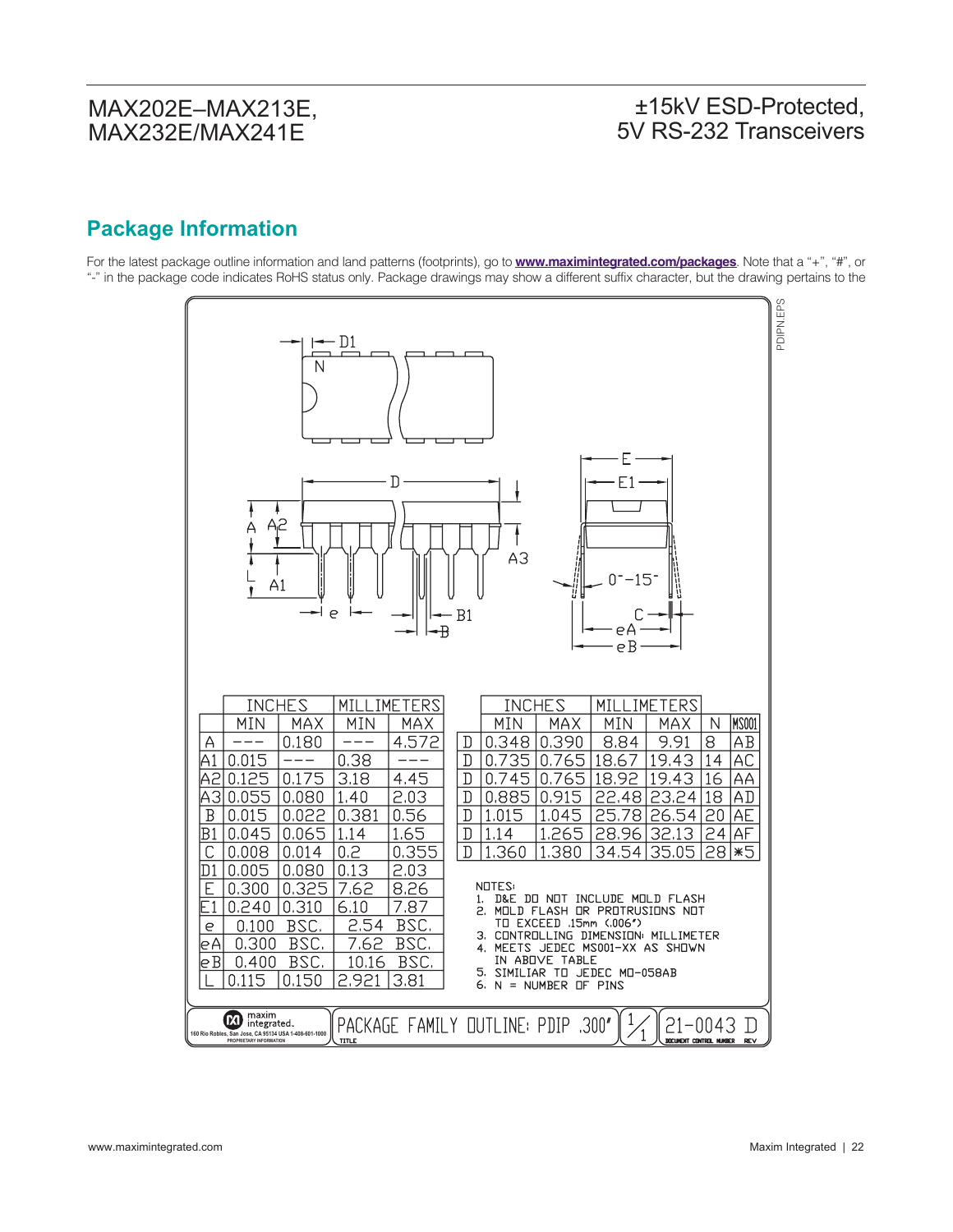# ±15kV ESD-Protected, 5V RS-232 Transceivers

## **Package Information (continued)**

For the latest package outline information and land patterns (footprints), go to **www.maximintegrated.com/packages**. Note that a "+", "#", or "-" in the package code indicates RoHS status only. Package drawings may show a different suffix character, but the drawing pertains to the

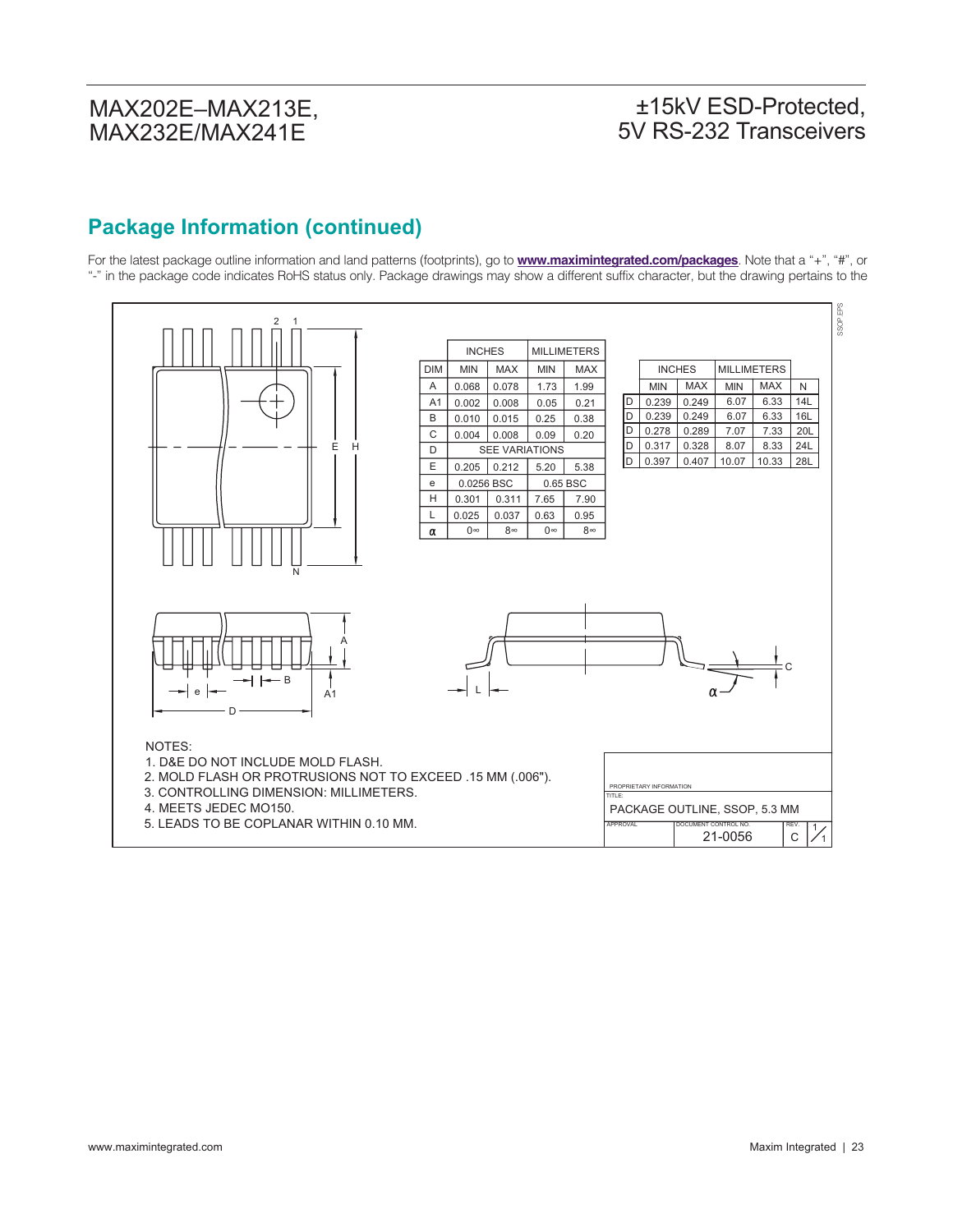### ±15kV ESD-Protected, 5V RS-232 Transceivers

# **Package Information (continued)**

For the latest package outline information and land patterns (footprints), go to **www.maximintegrated.com/packages**. Note that a "+", "#", or "-" in the package code indicates RoHS status only. Package drawings may show a different suffix character, but the drawing pertains to the